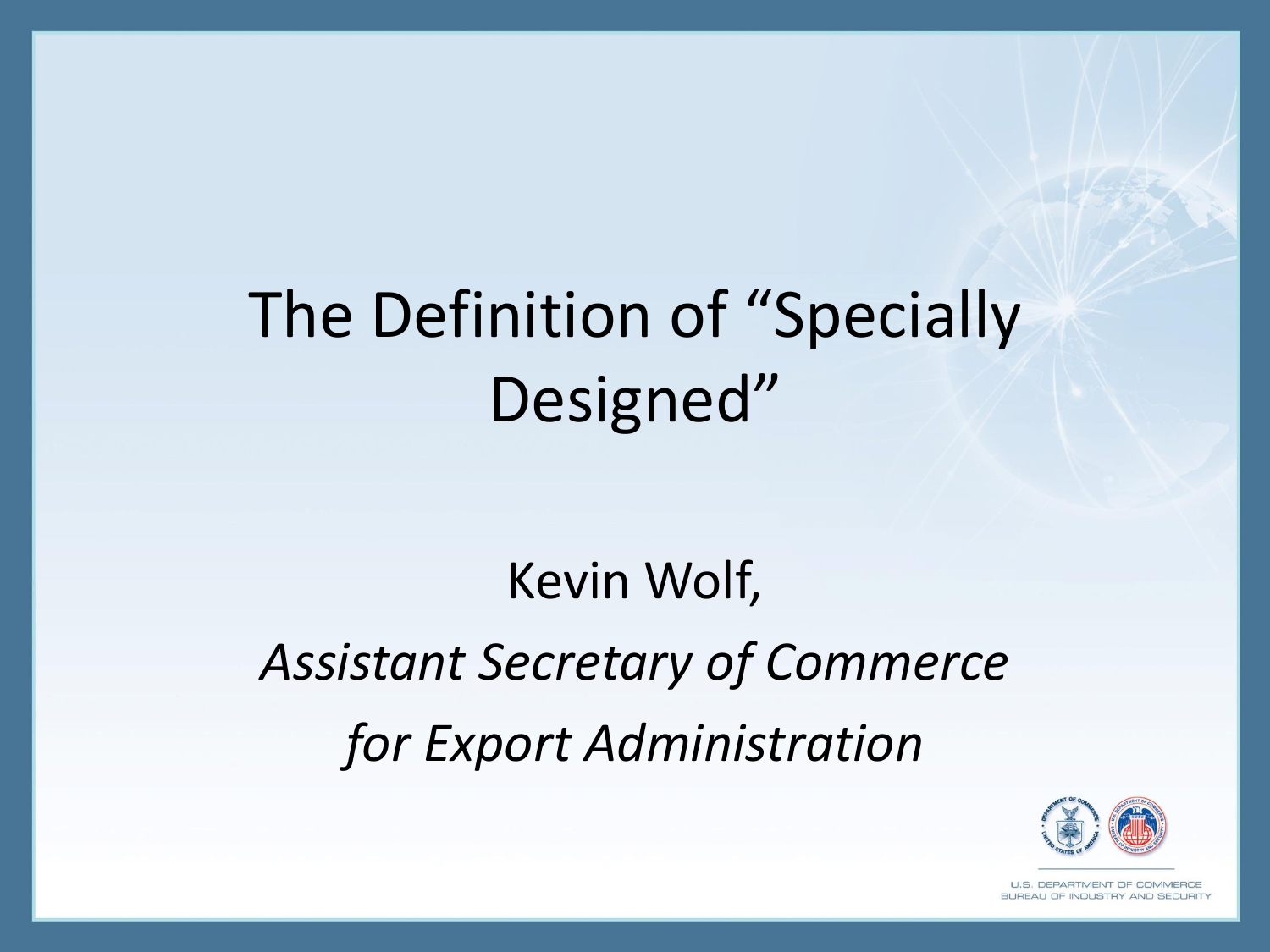# The Published "Specially Designed" Definition

- Read pages 22728 and 22729 of Commerce's Federal Register notice published on April 16, 2013 (78 Fed. Reg. 22660)
- EAR "specially designed" definition is in Part 772 and became effective October 15, 2013.
- The "specially designed" definition is common to the EAR and ITAR, although slight differences in wording to make definition EAR and ITAR specific.

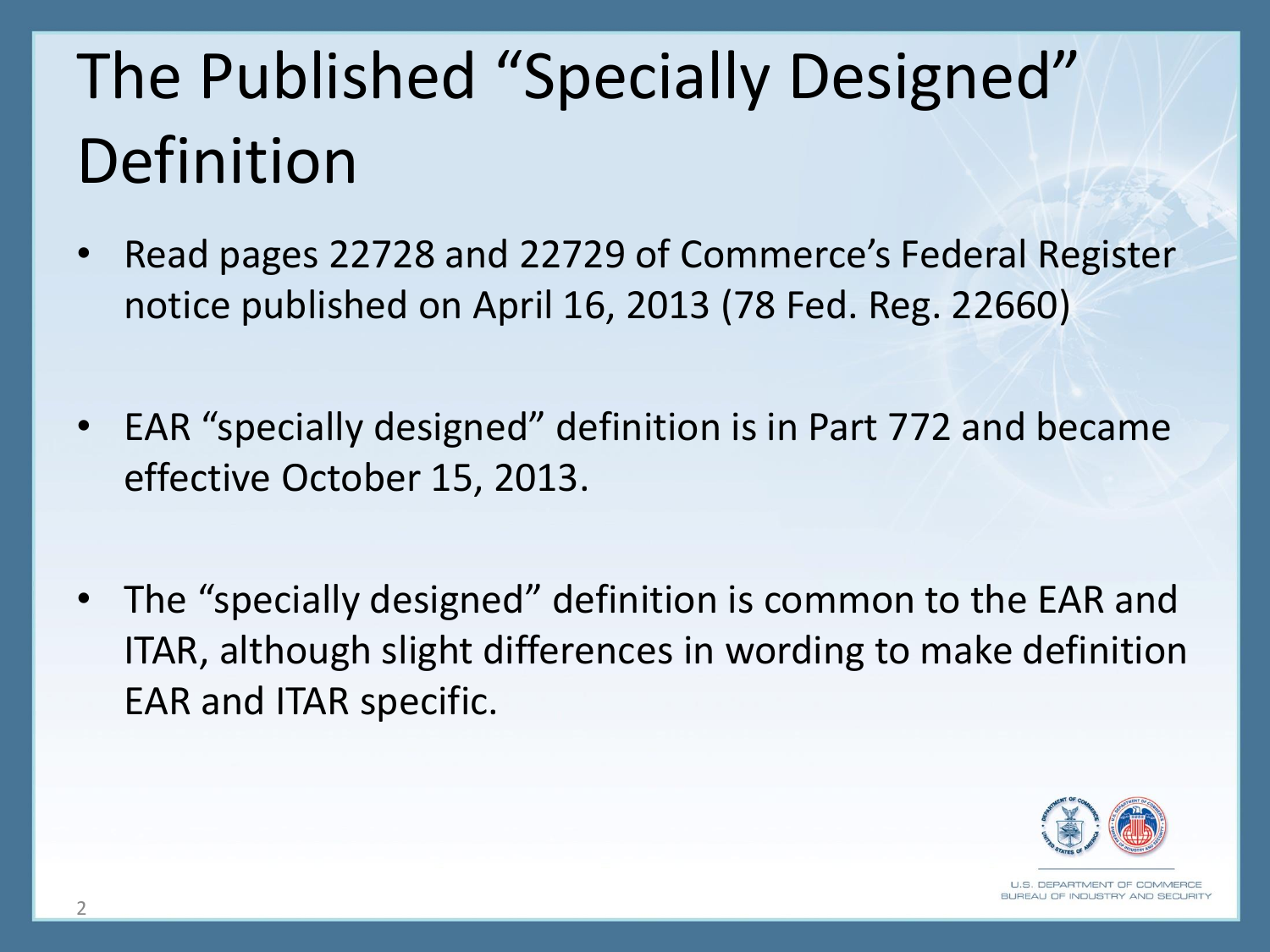#### Goals

- Wanted to develop something so that if ten different people in industry and government got the same set of facts then they would all come to the same conclusion.
- Necessary to define clearly what would be caught by new 'catch-all' controls moving to the CCL from the USML and also to harmonize definition throughout the CCL and the USML.
- Wanted a structure that would allow for evolution and clarification as put into practice.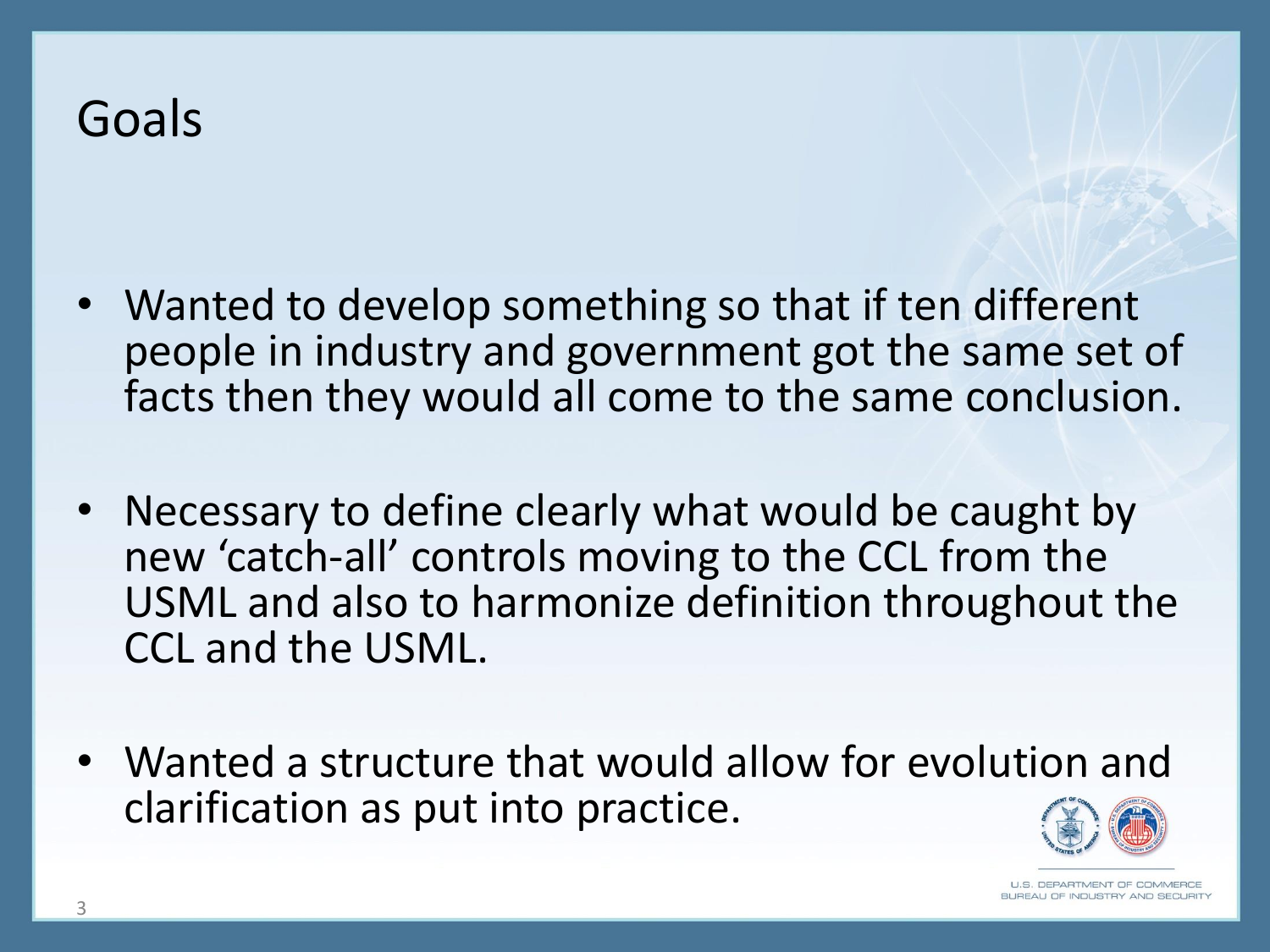#### Reason for structure

- In working through options for a definition, became clear that it was easier to clearly describe what was not "specially designed" than what was.
- One sentence definitions leave too much room for ambiguity and subjectivity.
- So, we established broad 'catches' (paragraph (a)) and specific, objective 'releases' (paragraph (b)).

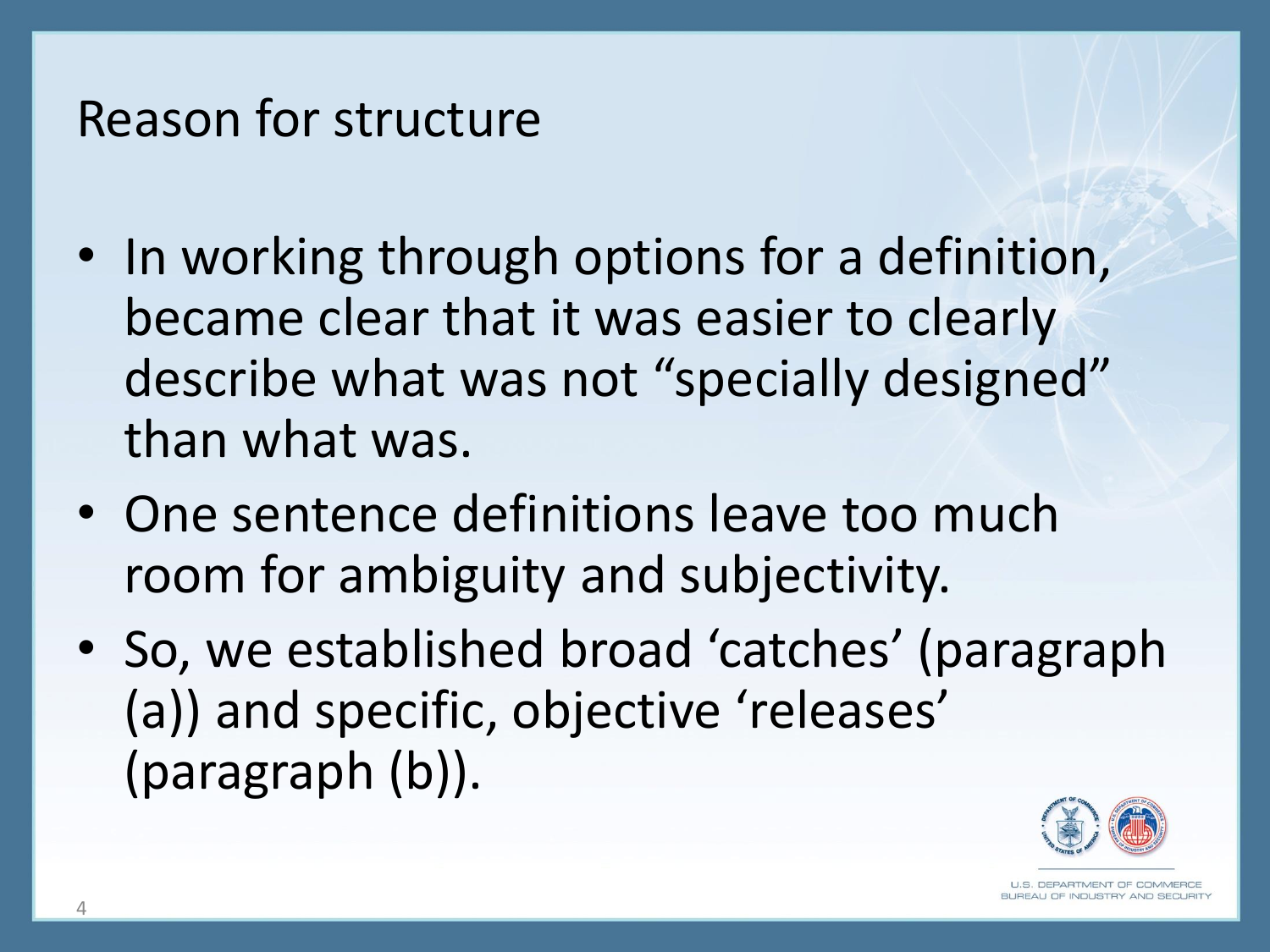# Take a breath

- We realize this is a new approach and will, at first, seem complicated.
- Based on our testing, it becomes much easier to apply than the "design intent" aspects of currently undefined term.
- The content is not radical, but rather codifies existing concepts and good faith applications of the term to further USG policy objectives.

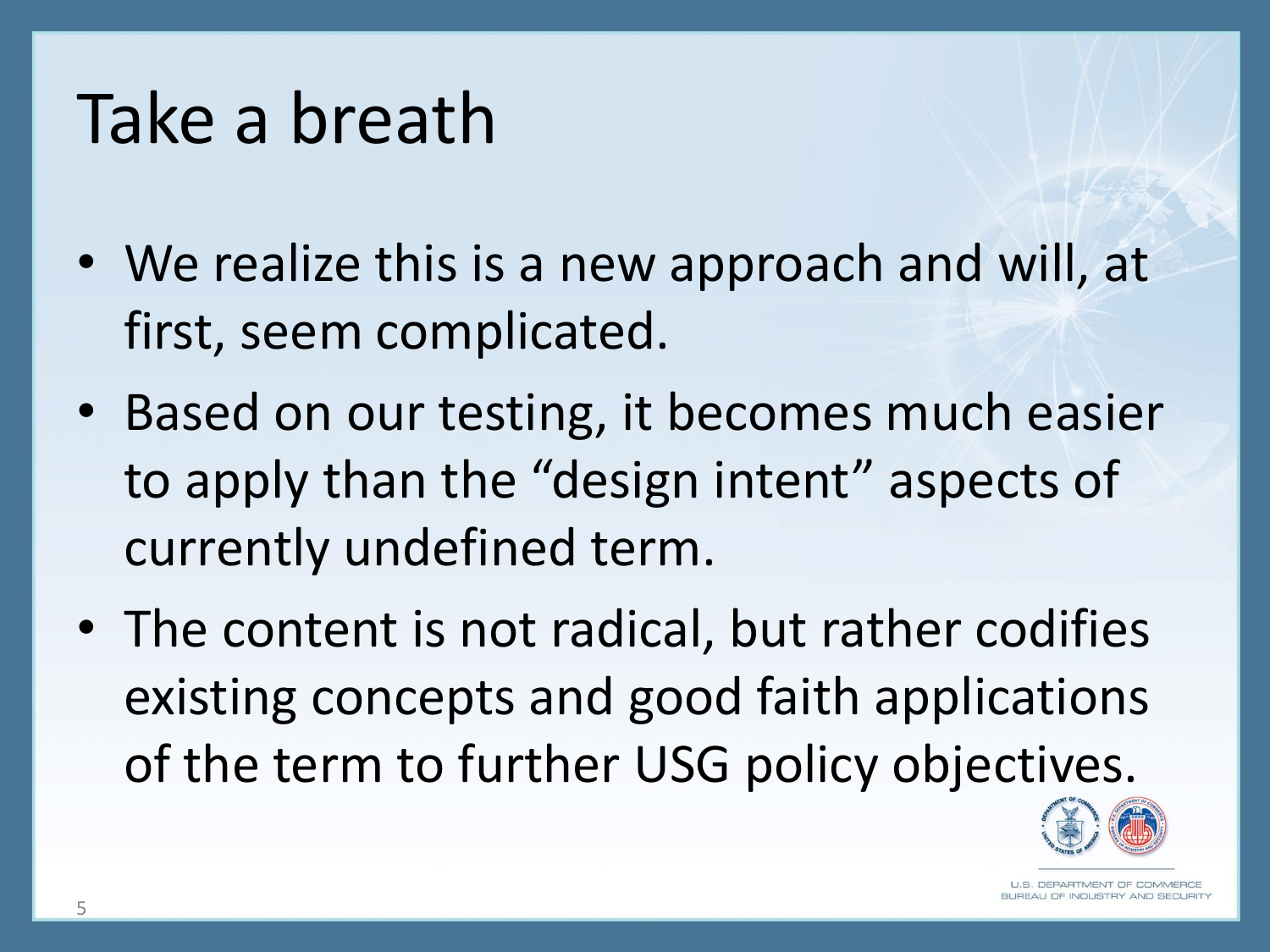#### Steps

- To determine whether an item is "specially designed," one answers a series of yes/no questions.
- Be sure to apply existing EAR definitions (such as "development," "production," and "knowledge") and also new EAR definitions (such as for "part," "component," and "end item.")

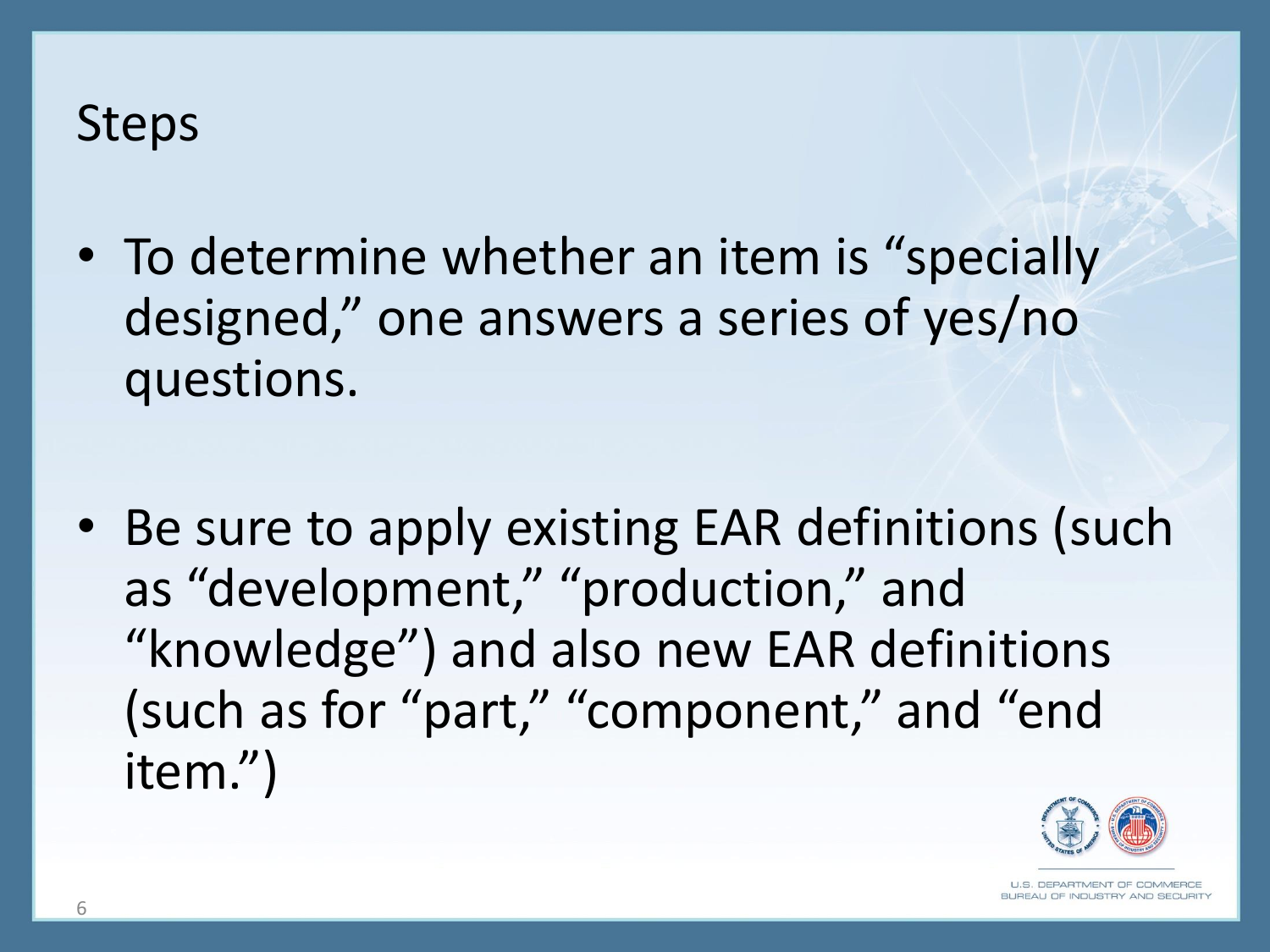#### Paragraph (a)(1) 'catch'

• Paragraph (a)(1) 'catches' any item that:

*as a result of "development" has properties peculiarly responsible for achieving or exceeding the performance levels, characteristics, or functions in the relevant:* 

*-ECCN, or*

*-U.S. Munitions List (USML) paragraph.* 

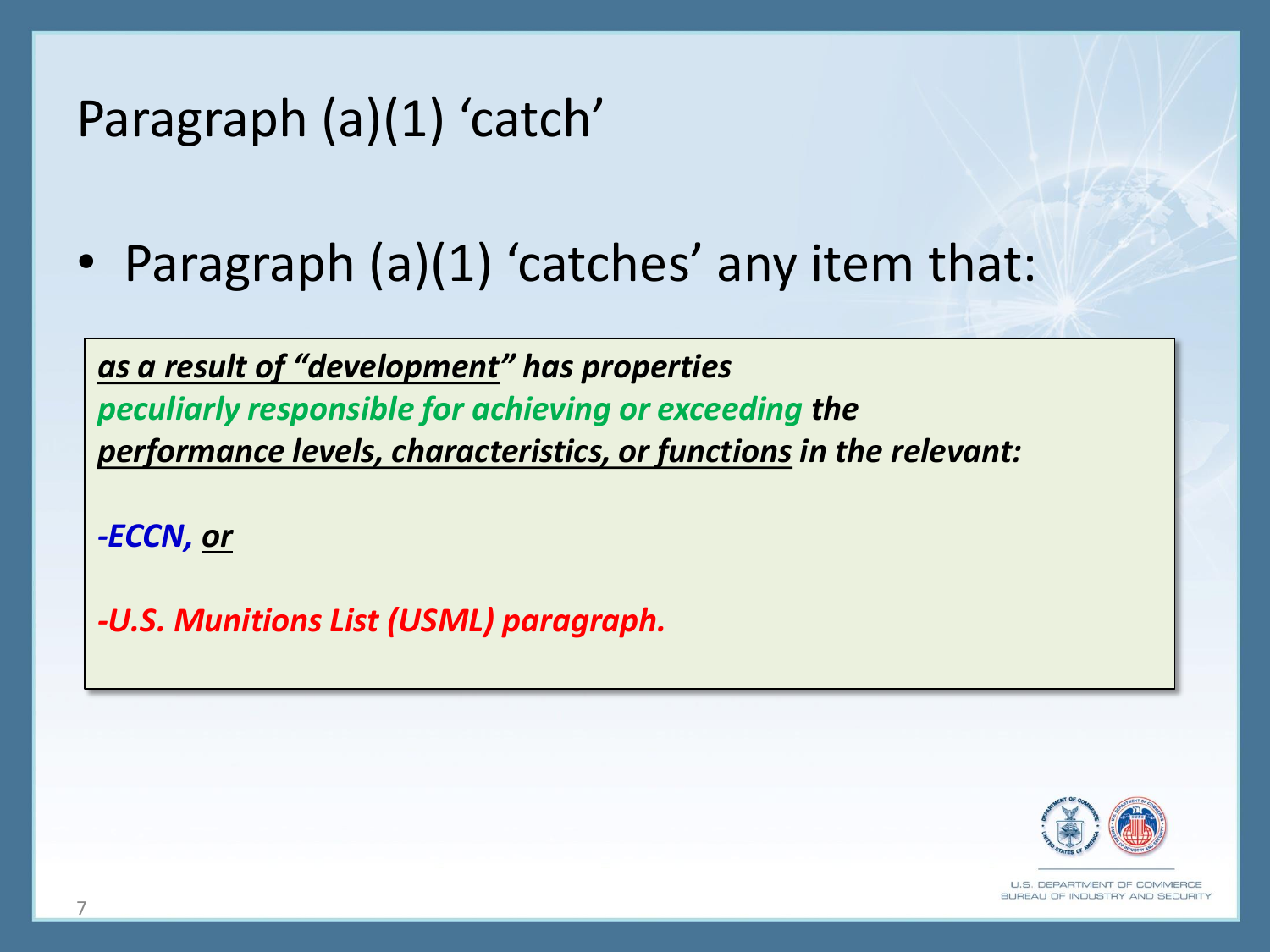### Paragraph (a)(1) comments

- Paragraph (a)(1) is mainly used for determining whether an end item or material is "specially designed," although it also applies to other items subject to the EAR.
- For end-items and material, paragraph (a)(1) is the entire "specially designed" definition – meaning  $(a)(1)$  acts as the 'catch' and 'release.' If your end item or material is not 'caught' under (a)(1), then it is NOT "specially designed."
- For "parts," "components," "accessories," "attachments," and "software," before determining not 'caught' under "specially designed," paragraph (a)(2) should be reviewed.

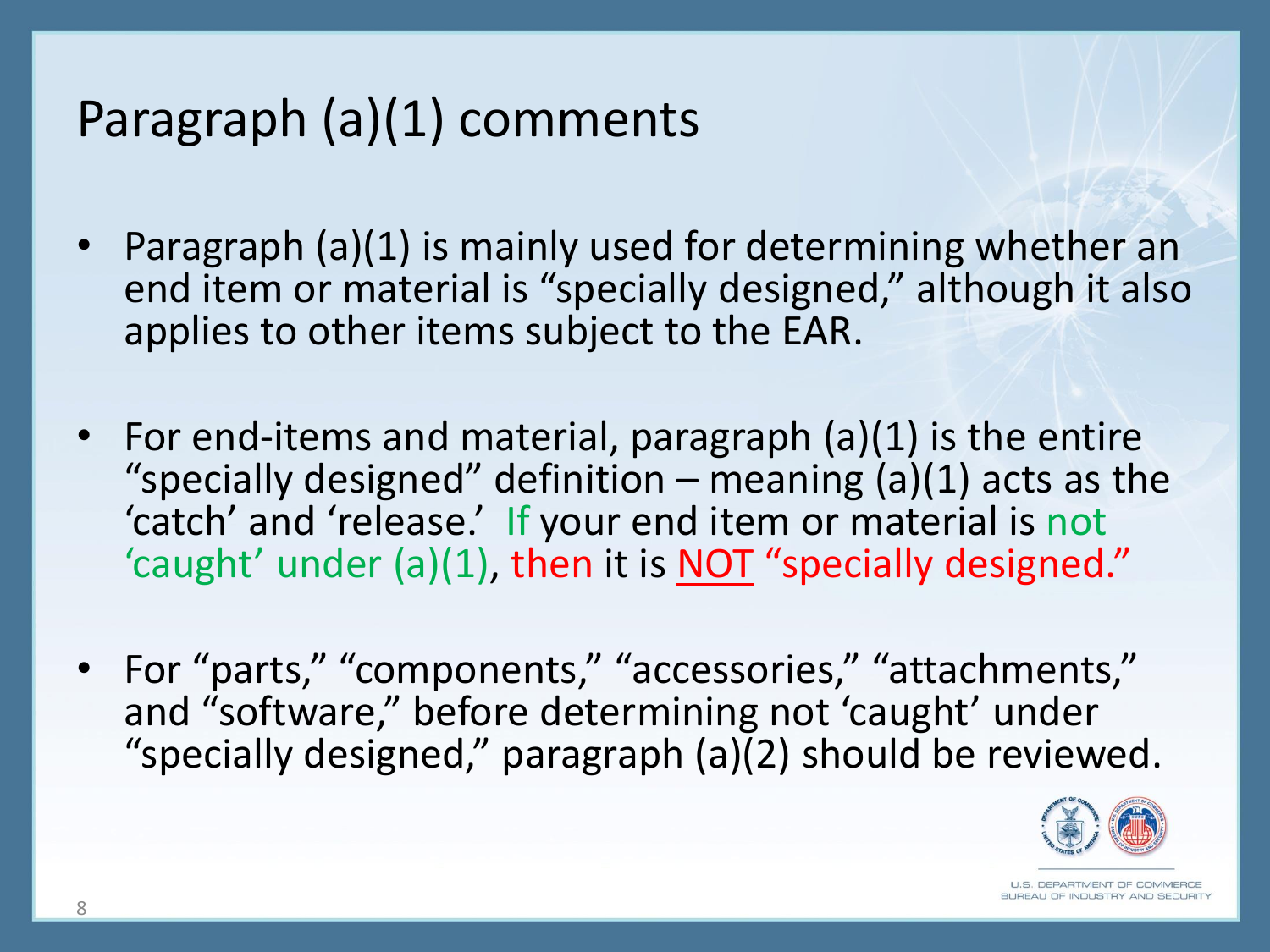#### Paragraph (a)(2) "catch"

• Paragraph (a)(2) 'catches' any "part," "component," "accessory," "attachment" or "software" that:

Is for use in or with a commodity or defense article 'enumerated' or otherwise described -on the CCL *or* -the USML.



**ILLS. DEPARTMENT OF COMME** BUREAU OF INDUSTRY AND SECI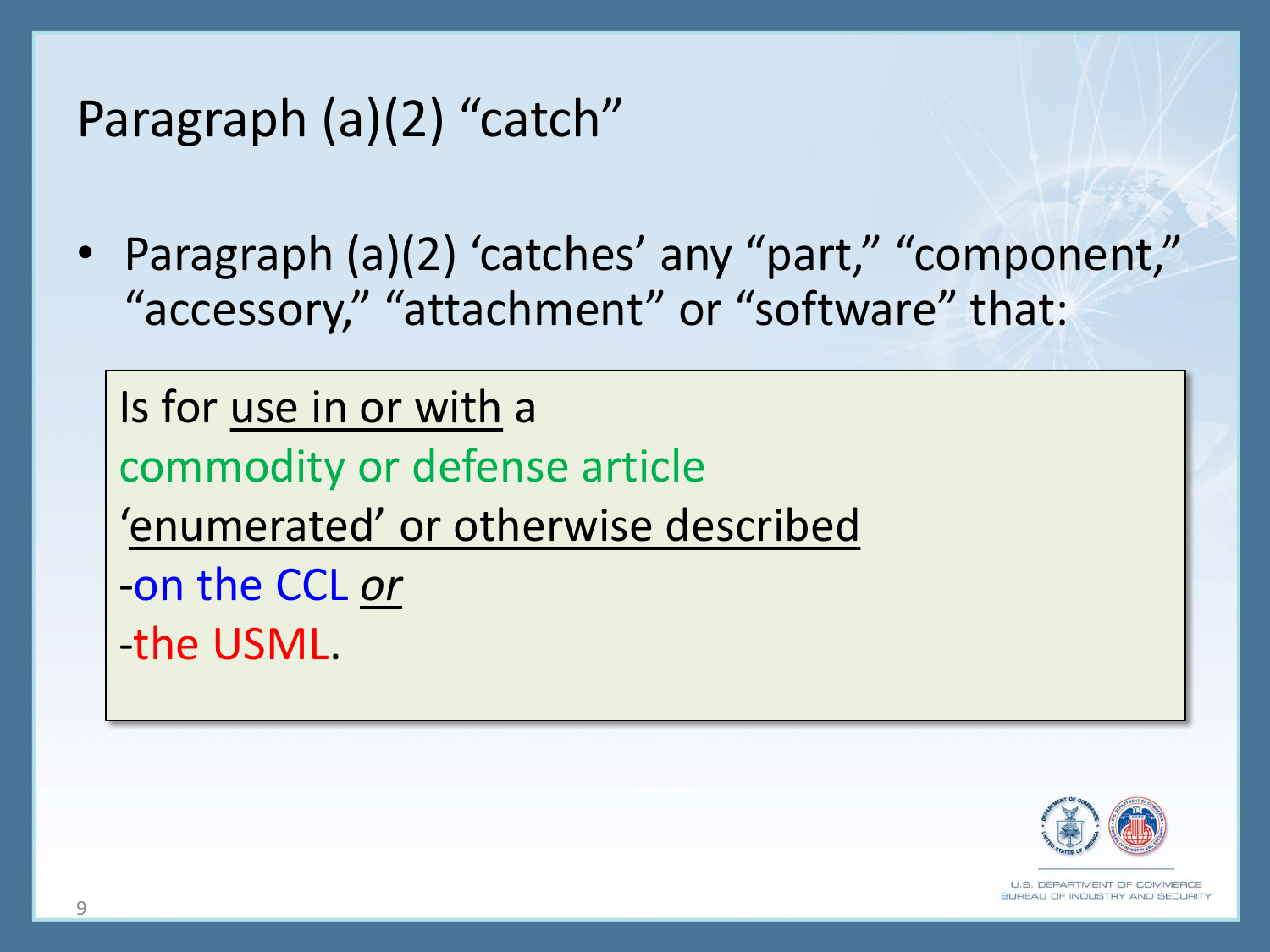## Understanding *the 'release'*  introduction to paragraphs (b)(1)-(b)(6)

- Paragraph (b) is only used for 'releasing' "parts," "components," "accessories," "attachments" or "software."
- A "part," "component," "accessory," "attachment," or "software" that meets the criteria of one or more of the paragraphs under (b) is 'released' from "specially designed."
- If you are reviewing a decontrol on the CCL that uses "specially designed," stop at paragraph (a) in your analysis. Do not review paragraph (b) for decontrols on the CCL that use "specially designed."

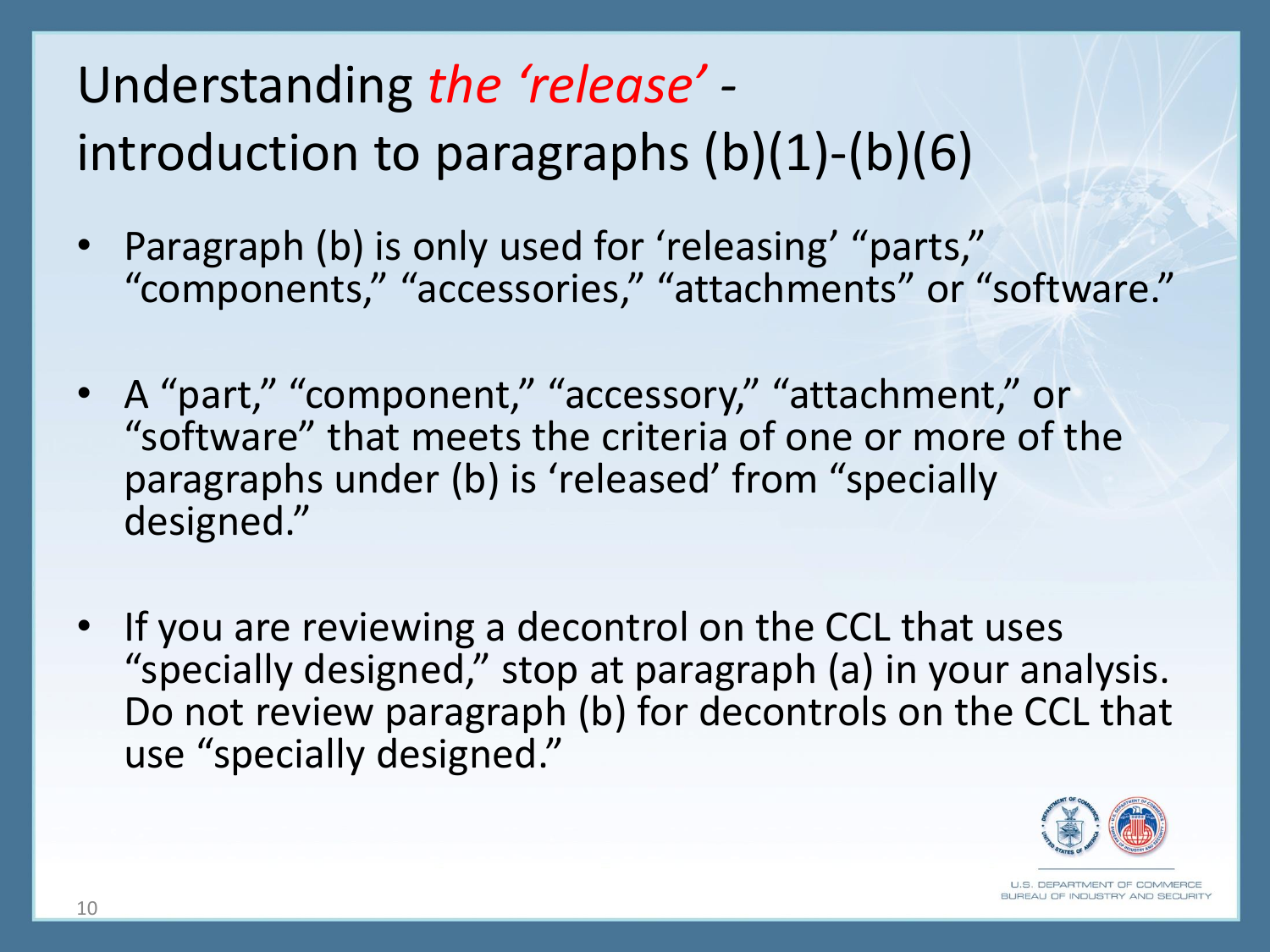#### Quick cut questions for when *it may be beneficial* to review (b) first

| <b>Quick cut question</b>                                                                                                                                      | It may be beneficial to review paragraph<br>(b) first - if answer is "yes"                                                                                         |
|----------------------------------------------------------------------------------------------------------------------------------------------------------------|--------------------------------------------------------------------------------------------------------------------------------------------------------------------|
| Was it identified in a past Commodity Jurisdiction (CJ)<br>determination or approved interagency CCATS under<br>EAR pursuant to Section 748.3(e)?              | Yes<br>QUICK TIP: See (b)(1).<br>Note: Also will need to review the CJ or CCATS in<br>question.                                                                    |
| Is it a fastener (e.g., screw, bolt, nut, nut plate, stud,<br>insert, clip, rivet, pin), washer, spacer, insulator,<br>grommet, bushing, spring, wire, solder? | <b>Yes</b><br>QUICK TIP: See (b)(2).                                                                                                                               |
| Is it being used in or with an item in "production" that<br>is lowest level (least controlled) commodities or<br>software (EAR99 or AT-only ECCNs)?            | <b>Yes</b><br><u>QUICK TIP</u> : See (b)(3).                                                                                                                       |
| Was or is it being developed for use in or with<br>controlled items as well as lowest level (least<br>controlled) items (EAR99 or AT-only ECCNs?)              | <b>Yes</b><br>QUICK TIP: See (b)(4) and (b)(6). (b)(6) only if<br>developed for AT-only and EAR99 or EAR99 only.<br>Note: Requires documentation from development. |
| Is it a general purpose commodity or software<br>(meaning not for particular commodity or type of<br>commodity)?                                               | <b>Yes</b><br>QUICK TIP: See (b)(5).<br>Note: Requires documentation from development.                                                                             |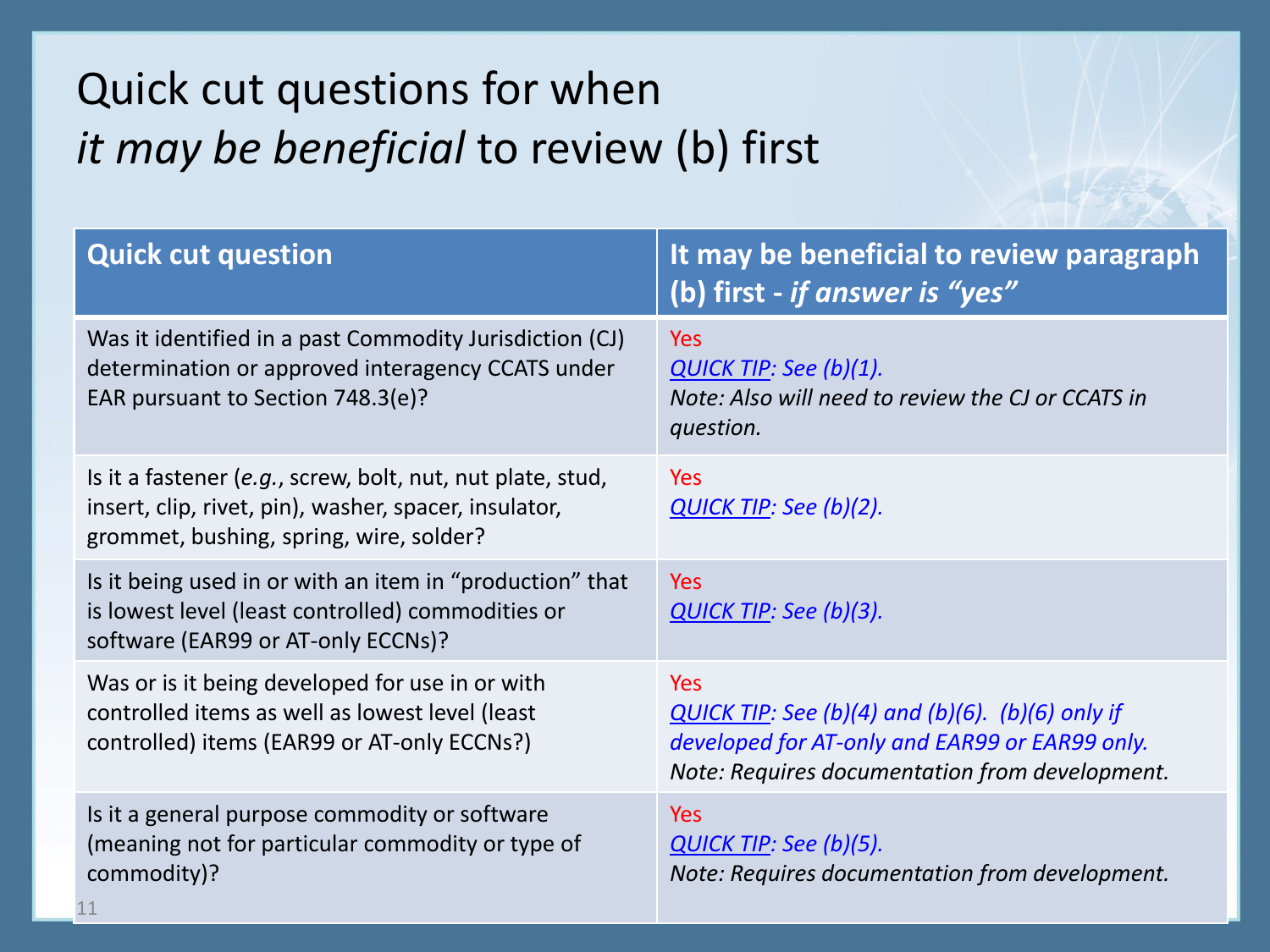## Paragraph (b)(1) "release"

| Paragraph (b)(1) criteria                                                                                                                                                                   | Meets (b)(1) criteria             | Does not meet (b)(1)<br>criteria                                            |
|---------------------------------------------------------------------------------------------------------------------------------------------------------------------------------------------|-----------------------------------|-----------------------------------------------------------------------------|
| CJs. Has it been identified in an ECCN<br>paragraph that does not contain<br>"specially designed" or as an EAR99<br>item in a CJ determination?                                             | Yes.<br>NOT "specially designed." | No.<br>NOT 'released' under<br>$(b)(1)$ . Review other $(b)$<br>'releases.' |
| 748.3(e). Has it been identified in an<br>ECCN paragraph that does not contain<br>"specially designed" or as an EAR99<br>item in an interagency-cleared CCATS<br>pursuant to $\S$ 748.3(e)? | Yes.<br>NOT "specially designed." | No.<br>NOT 'released' under<br>$(b)(1)$ . Review other $(b)$<br>'releases.' |

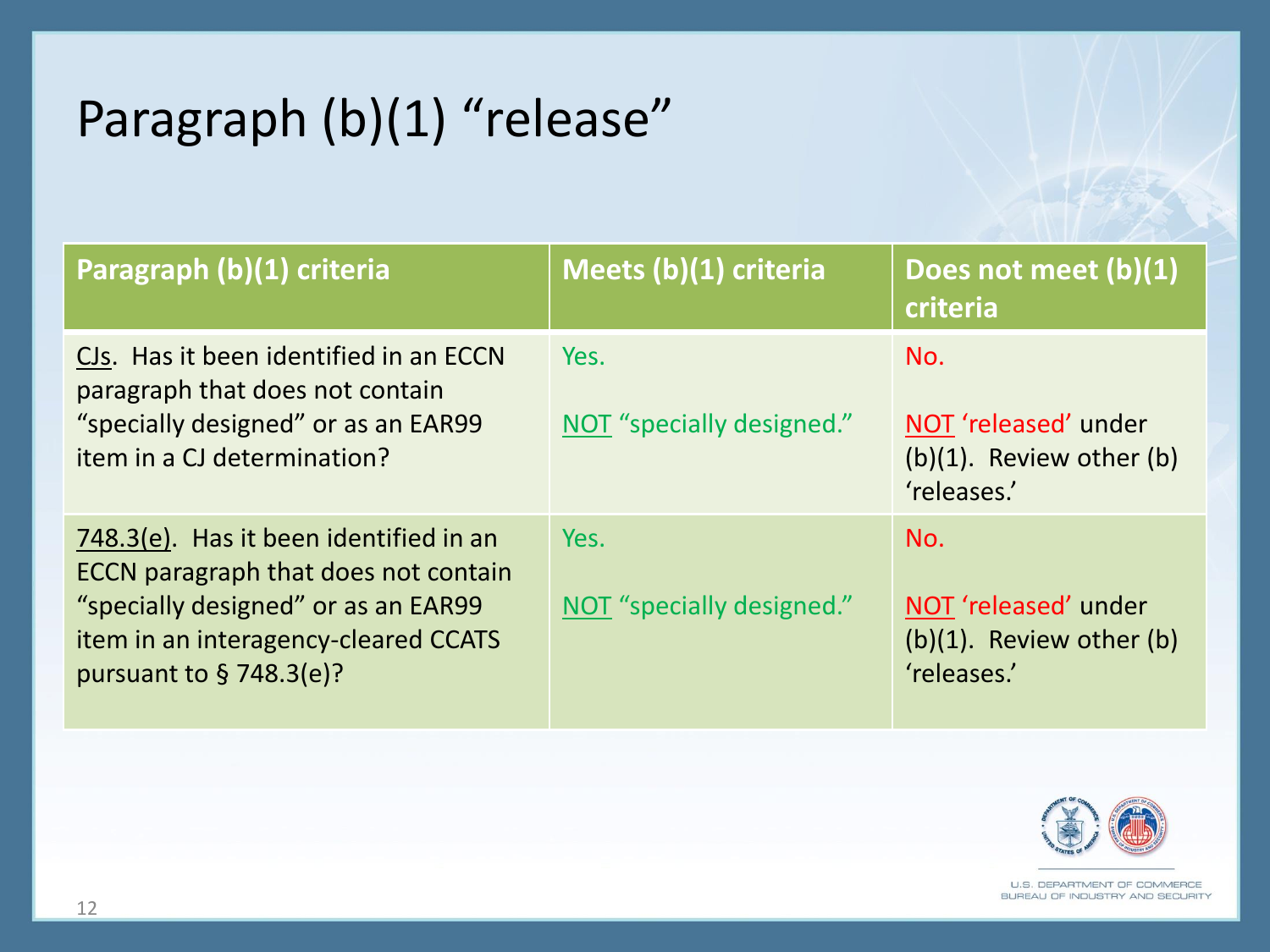## Paragraph (b)(2) "released"

| Paragraph (b)(2) criteria                                                                                                                                    | Meets (b)(2) criteria        | Does not meet (b)(2)<br>criteria                                |
|--------------------------------------------------------------------------------------------------------------------------------------------------------------|------------------------------|-----------------------------------------------------------------|
| Is the "part" or minor component,<br>regardless of 'form' or 'fit,' a                                                                                        | Yes.                         | No.                                                             |
| fastener (e.g., screw, bolt, nut, nut<br>plate, stud, insert, clip, rivet, pin),<br>washer, spacer, insulator, grommet,<br>bushing, spring, wire, or solder? | NOT "specially<br>designed." | NOT 'released' under<br>(b)(2). Review other<br>(b) 'releases.' |

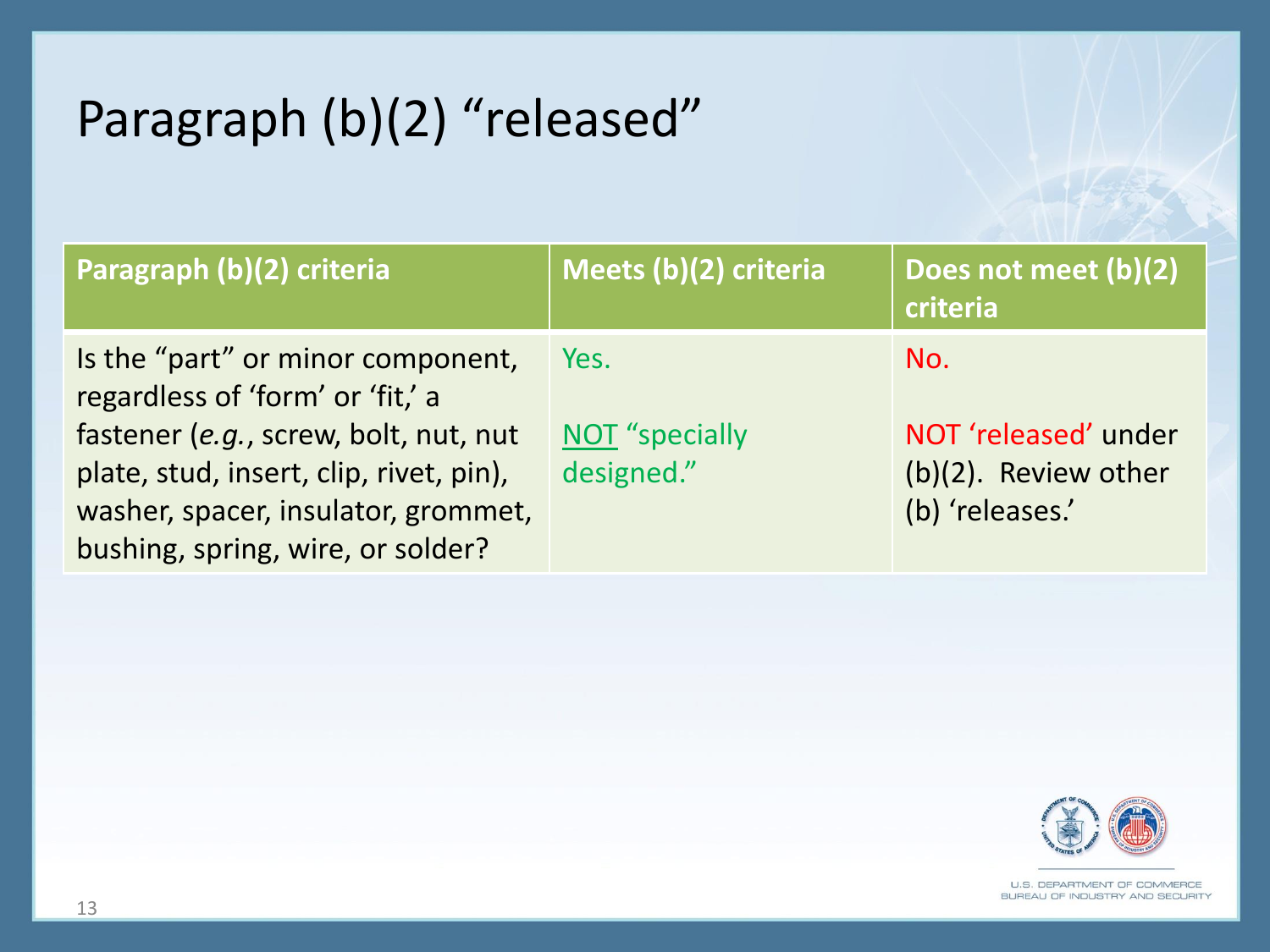## Paragraph (b)(3) "released"

| Paragraph (b)(3) criteria                                                                                                                                                                                                                                                                                                                                  | Meets (b)(3) criteria                | Does not meet (b)(3)<br>criteria                                            |
|------------------------------------------------------------------------------------------------------------------------------------------------------------------------------------------------------------------------------------------------------------------------------------------------------------------------------------------------------------|--------------------------------------|-----------------------------------------------------------------------------|
| Does the "part," "component," "accessory,"<br>"attachment," or "software" have same<br>function, performance capabilities, and<br>same or 'equivalent' form and fit, as a<br>commodity or software used in or with an<br>item that:<br>(i) is or was in "production" (i.e., not in<br>"development"); and<br>(ii) is either not 'enumerated' on the CCL or | Yes.<br>NOT "specially<br>designed." | No.<br>NOT 'released' under<br>$(b)(3)$ . Review other $(b)$<br>'releases.' |
| USML, or is described in an ECCN controlled<br>only for Anti-Terrorism (AT) reasons?                                                                                                                                                                                                                                                                       |                                      |                                                                             |

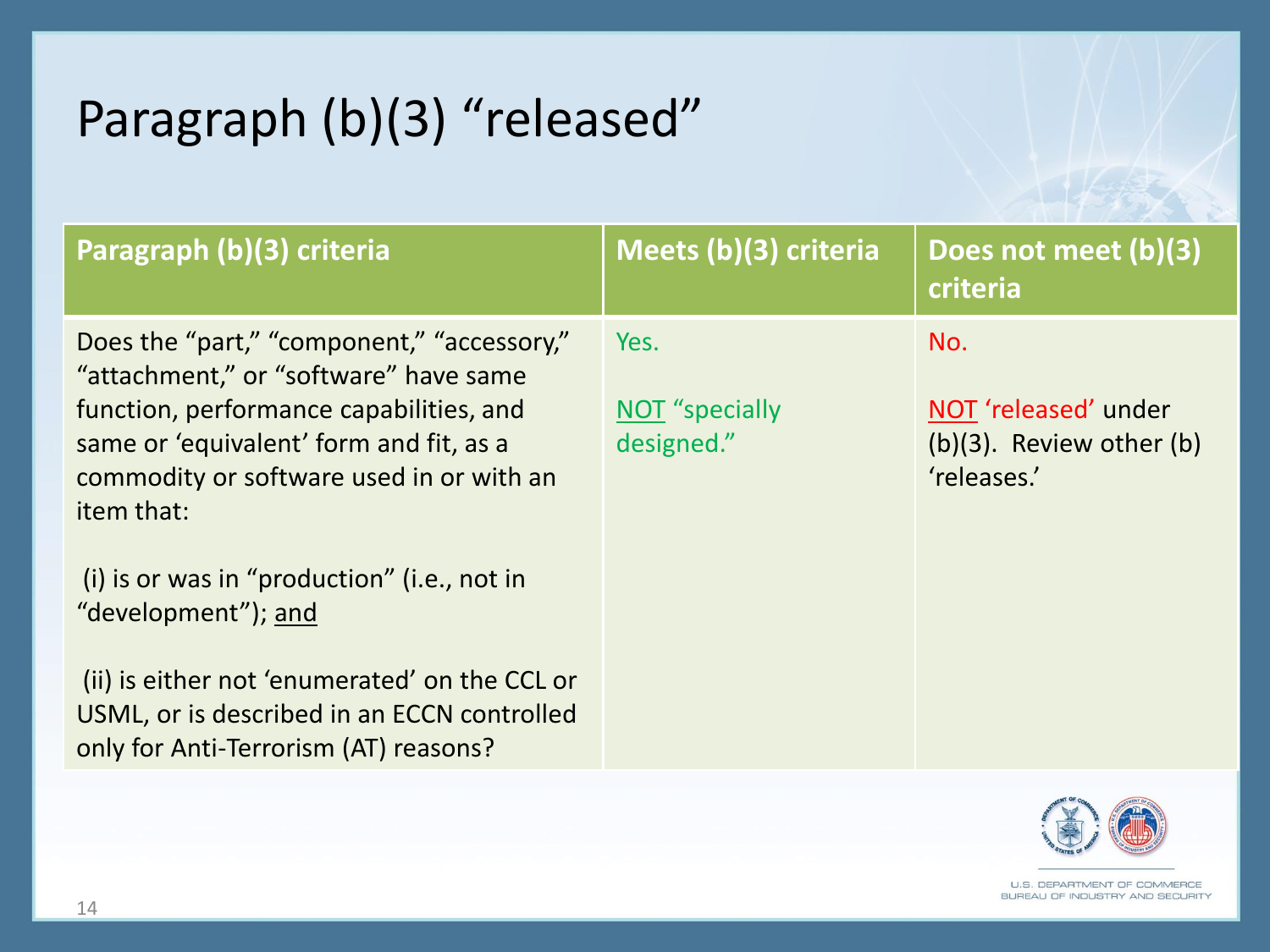## (b)(3) comments

- It tracks the existing releases in ITAR categories, such as XI(c) and VIII(h), so it's not a new concept.
- Does not require research in to design history because limited to items that are or were in "production."
- Note 2 to paragraph (b)(3) is new since proposed rule. With respect to a commodity, 'equivalent' means that its form has been modified solely for 'fit' purposes. Meant to be a very narrow carve out.
- EAR adopts the ITAR's definitions of "form" and "fit."

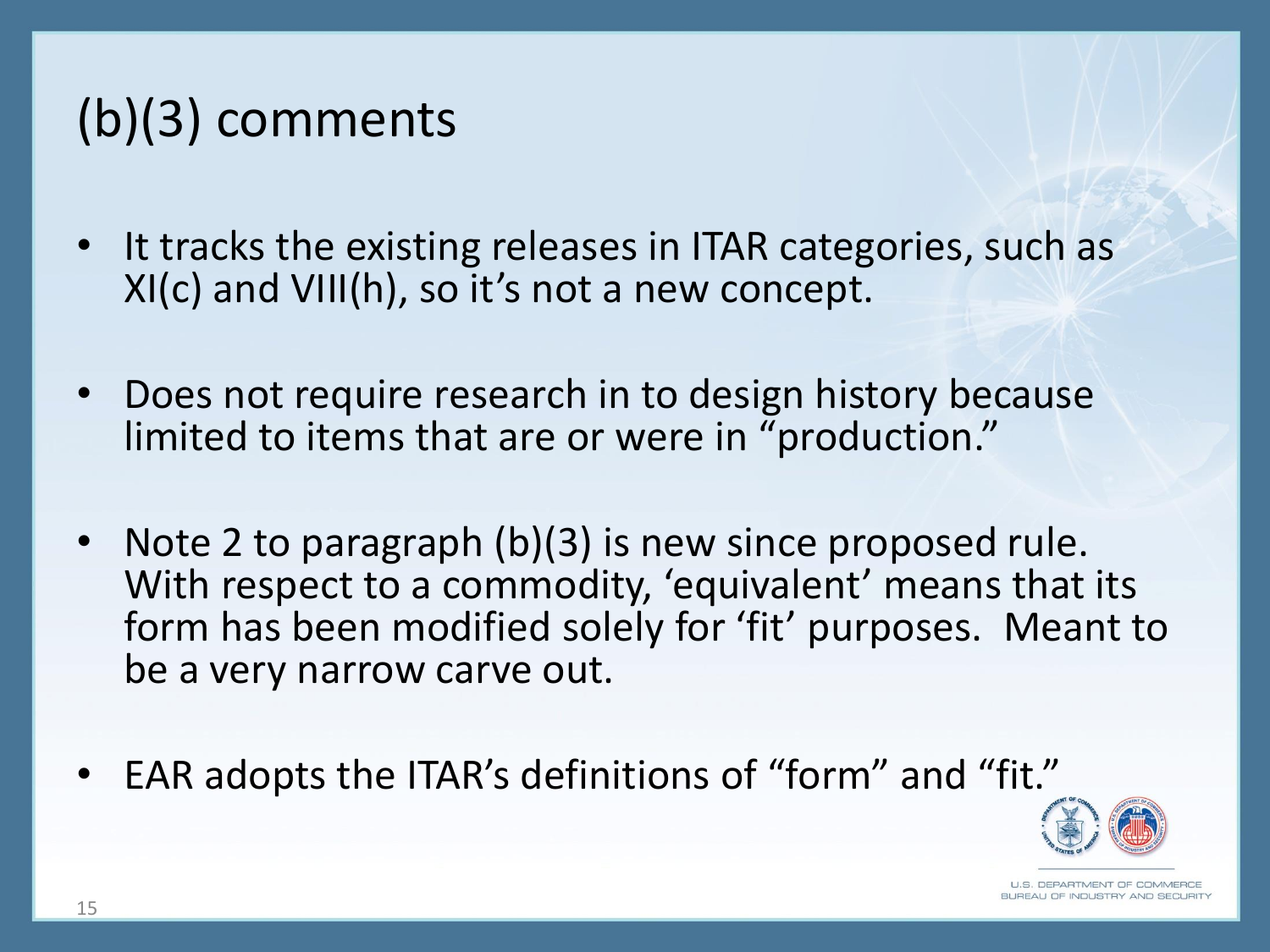### Examples of Applying 'Equivalent'

- Scenario 1 (meets 'equivalent' standard): A steering wheel used in "production" of EAR99 designated trucks was modified for use in a military vehicle. Steering wheel has same function, performance capabilities, but needed to be modified solely for fit purposes (shaft extended 4 inches so it reaches through the armor) for use in a military vehicle.
- Scenario 2 (does NOT meet 'equivalent' standard): A steering wheel used in "production" of EAR99 designated trucks was modified for use in a military vehicle. However, in addition to modifying steering wheel for fit purposes (shaft extended 4 inches so it reaches through the armor) for use in a military vehicle, steering wheel has been reinforced to absorb the shock from firing a cannon.

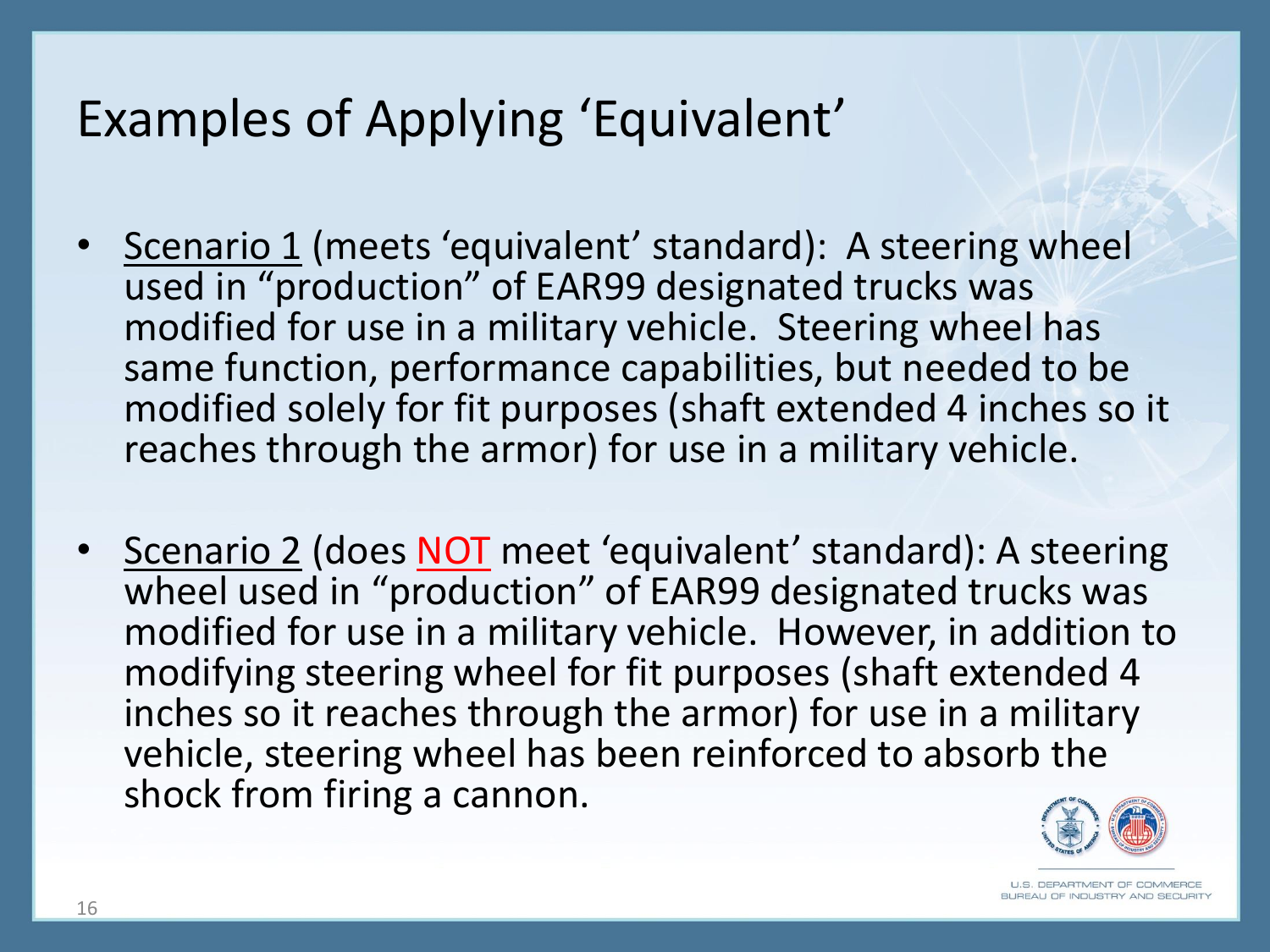## Additional Examples for Applying 'Equivalent'

- Scenario 3 (meets the 'equivalent' standard): A fuel pump used in "production" of AT-only aircraft is modified for use in a military aircraft. Fuel pump has same function, performance capabilities, but needed to be modified solely for fit purposes (to fit in an area of a military aircraft). No other changes to fuel pump were made, such as for fuel flow.
- Scenario 4 (does NOT meet the 'equivalent' standard): A fuel pump used in "production" of AT-only aircraft is modified for use in a military aircraft. However, in addition to modifying fuel pump solely for fit purposes (to fit in an area of a military aircraft), fuel pump has been made of higher strength materials to allow it to pump at a higher pressure.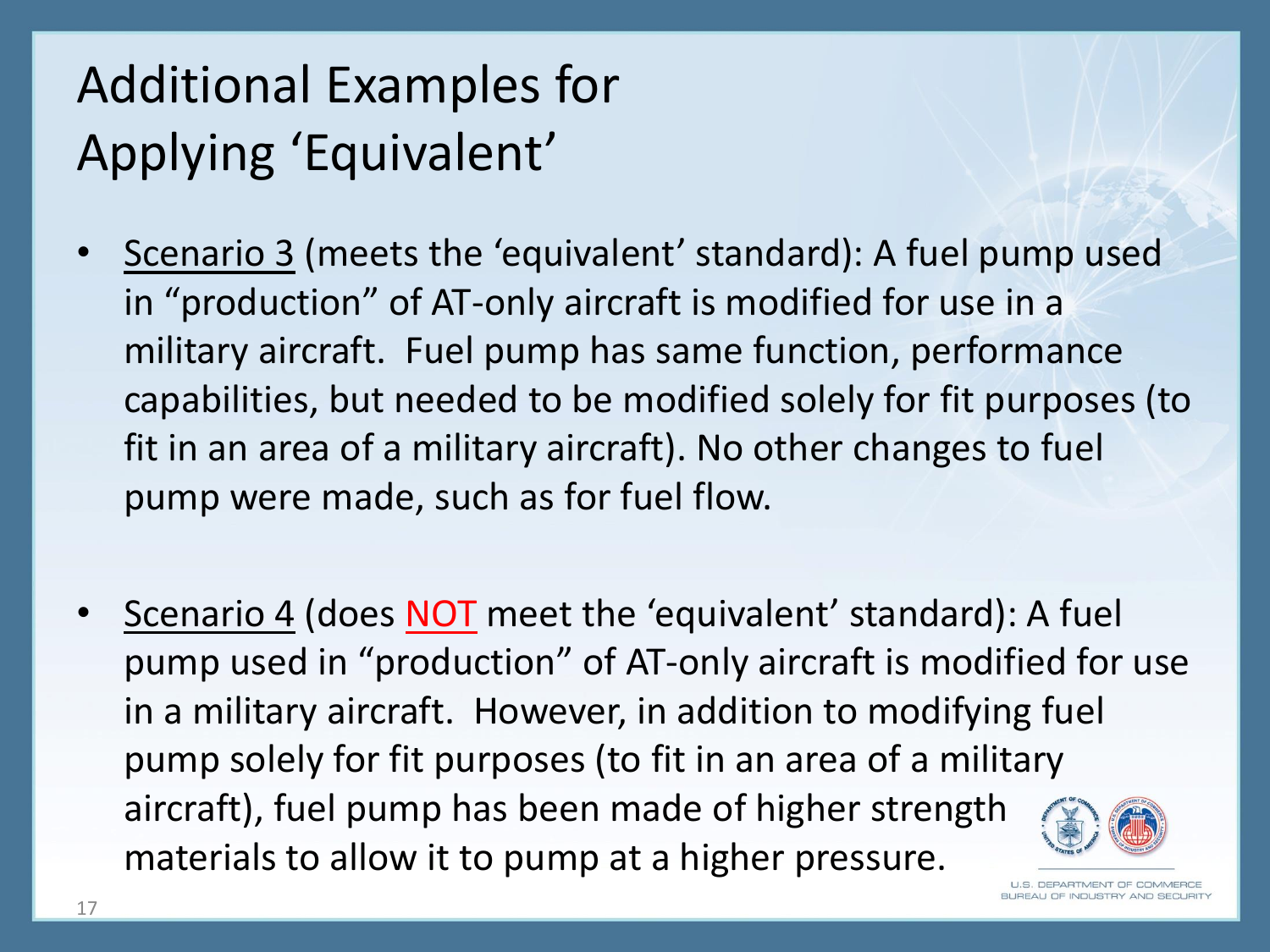## Paragraph (b)(4) "release"

| Paragraph (b)(4) criteria                                                                                                                                                                        | Meets (b)(4) criteria                | Does not meet (b)(4)<br>criteria                                          |
|--------------------------------------------------------------------------------------------------------------------------------------------------------------------------------------------------|--------------------------------------|---------------------------------------------------------------------------|
| Was or is "part," "component," "accessory,"<br>"attachment," or "software" developed with<br>"knowledge" it would be for use in or with<br>commodities or software:<br>(i) described in ECCN and | Yes.<br>NOT "specially<br>designed." | No.<br>NOT 'released' under<br>$(b)(4)$ . Review other<br>(b) 'releases.' |
| (ii) also commodities or software either not-<br>'enumerated' on CCL or USML (e.g., EAR99<br>commodity or software) or commodity or<br>software described in ECCN controlled only for<br>AT?     |                                      |                                                                           |

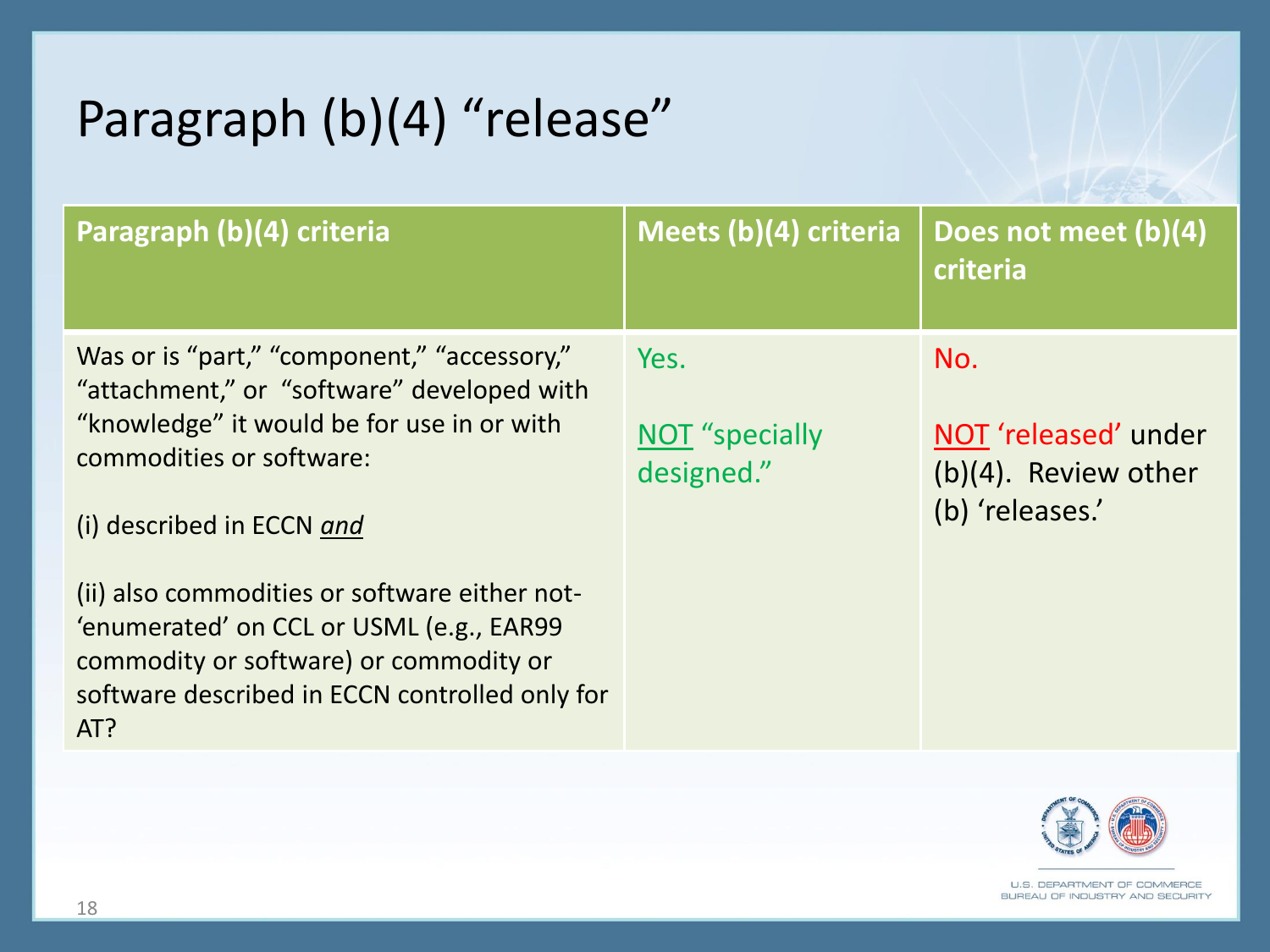## Paragraph (b)(5) "release"

| Paragraph (b)(5) criteria                                                                                                                                                                                                                                                                                              | Meets (b)(5) criteria             | Does not meet (b)(5) criteria                                       |
|------------------------------------------------------------------------------------------------------------------------------------------------------------------------------------------------------------------------------------------------------------------------------------------------------------------------|-----------------------------------|---------------------------------------------------------------------|
| Was or is the "part,"<br>"component," "accessory,"<br>"attachment" or "software"<br>developed as a general purpose<br>commodity or software, i.e., with<br>no "knowledge" for use in or<br>with:<br>particular commodity (e.g., an<br>F/A-18 or HMMWV) or<br>type of commodity (e.g., an<br>aircraft or machine tool)? | Yes.<br>NOT "specially designed." | No.<br>NOT 'released' under (b)(5).<br>Review other (b) 'releases.' |

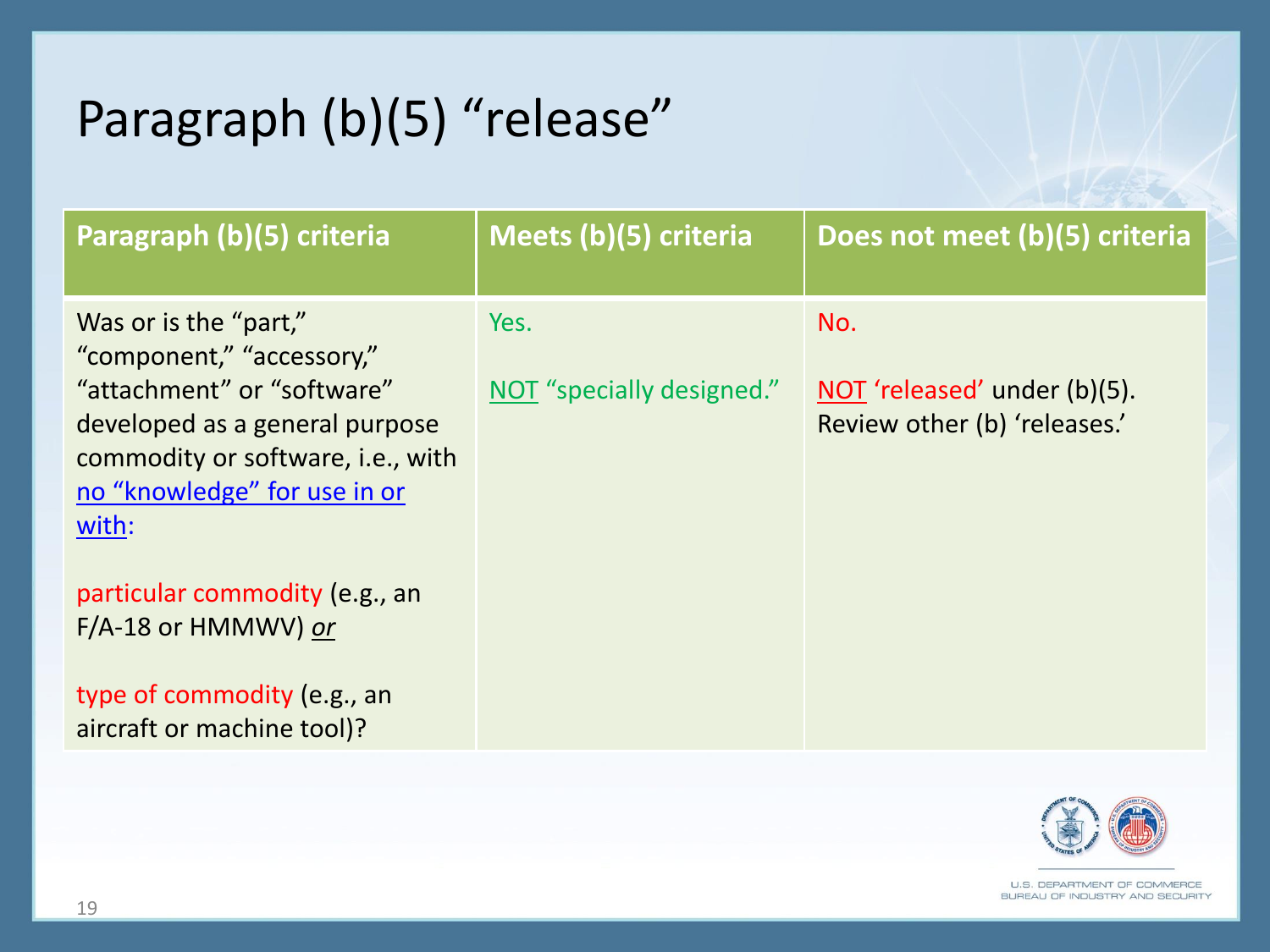## Paragraph (b)(6) "release"

| Paragraph (b)(6) criteria                                                                                      | Meets (b)(6) criteria     | Does not meet (b)(6)<br>criteria                             |
|----------------------------------------------------------------------------------------------------------------|---------------------------|--------------------------------------------------------------|
| Was or is the "part," "component,"<br>"accessory," "attachment," or                                            | Yes.                      | No.                                                          |
| "software" being developed with<br>"knowledge" that it would be for use in<br>or with commodities or software: | NOT "specially designed." | NOT 'released' under (b)(6).<br>Review other (b) 'releases.' |
| (i) described in ECCN controlled for AT-<br>only reasons and also for EAR99<br>commodities or software, or     |                           |                                                              |
| (ii) exclusively for use in or with EAR99<br>commodities or software?                                          |                           |                                                              |

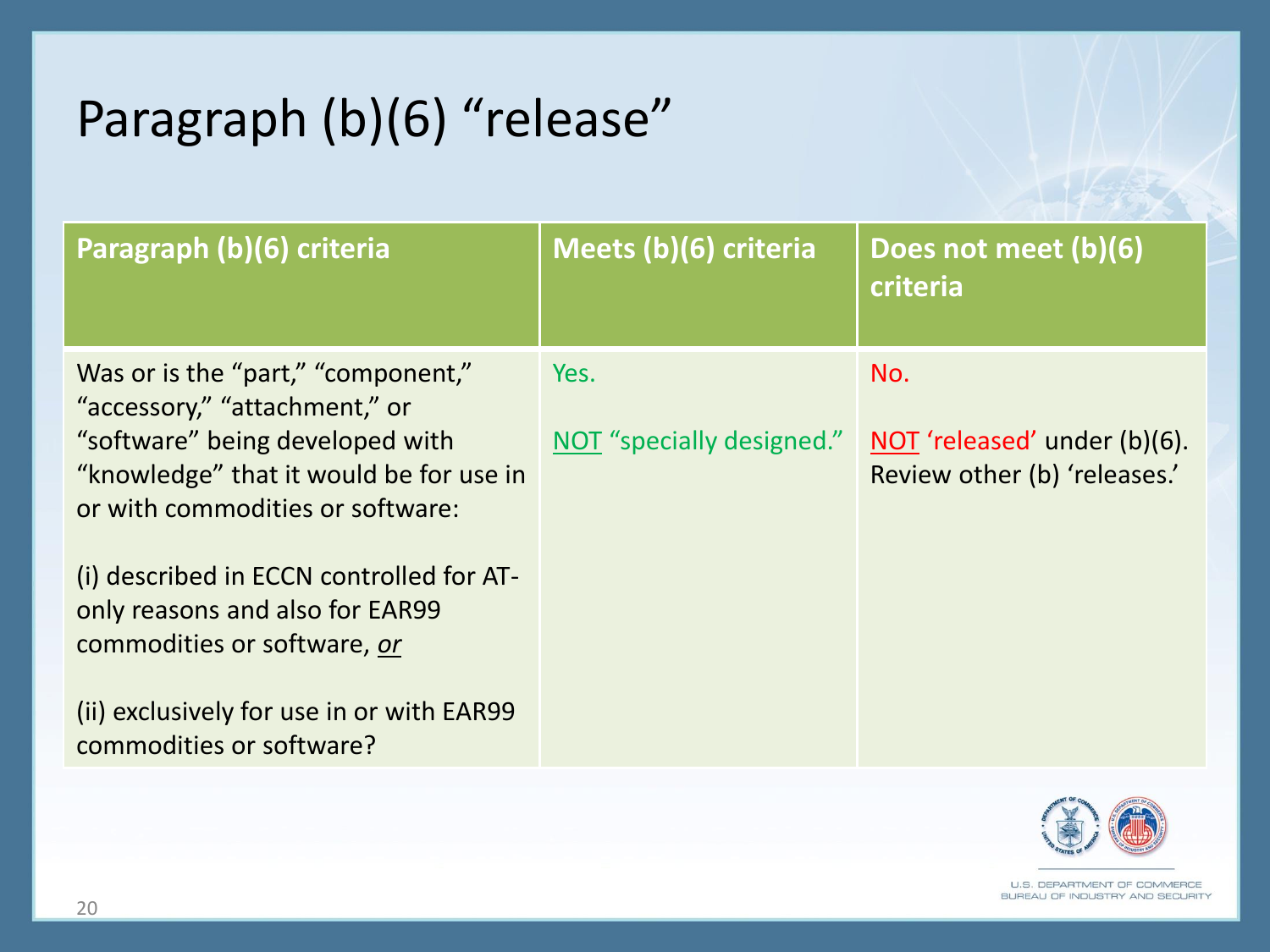### Note to (b)(4), (5), and (6)

– *For a commodity or software to be not "specially designed" on the basis of paragraphs (b)(4), (b)(5) or (b)(6), documents contemporaneous with its "development," in their totality, must establish the elements of paragraphs (b)(4), (b)(5) or (b)(6). Such documents may include concept design information, marketing plans, declarations in patent applications, or contracts. Absent such documents, the "commodity" may not be excluded from being "specially designed" by paragraphs (b)(4), (b)(5) or (b)(6).* 

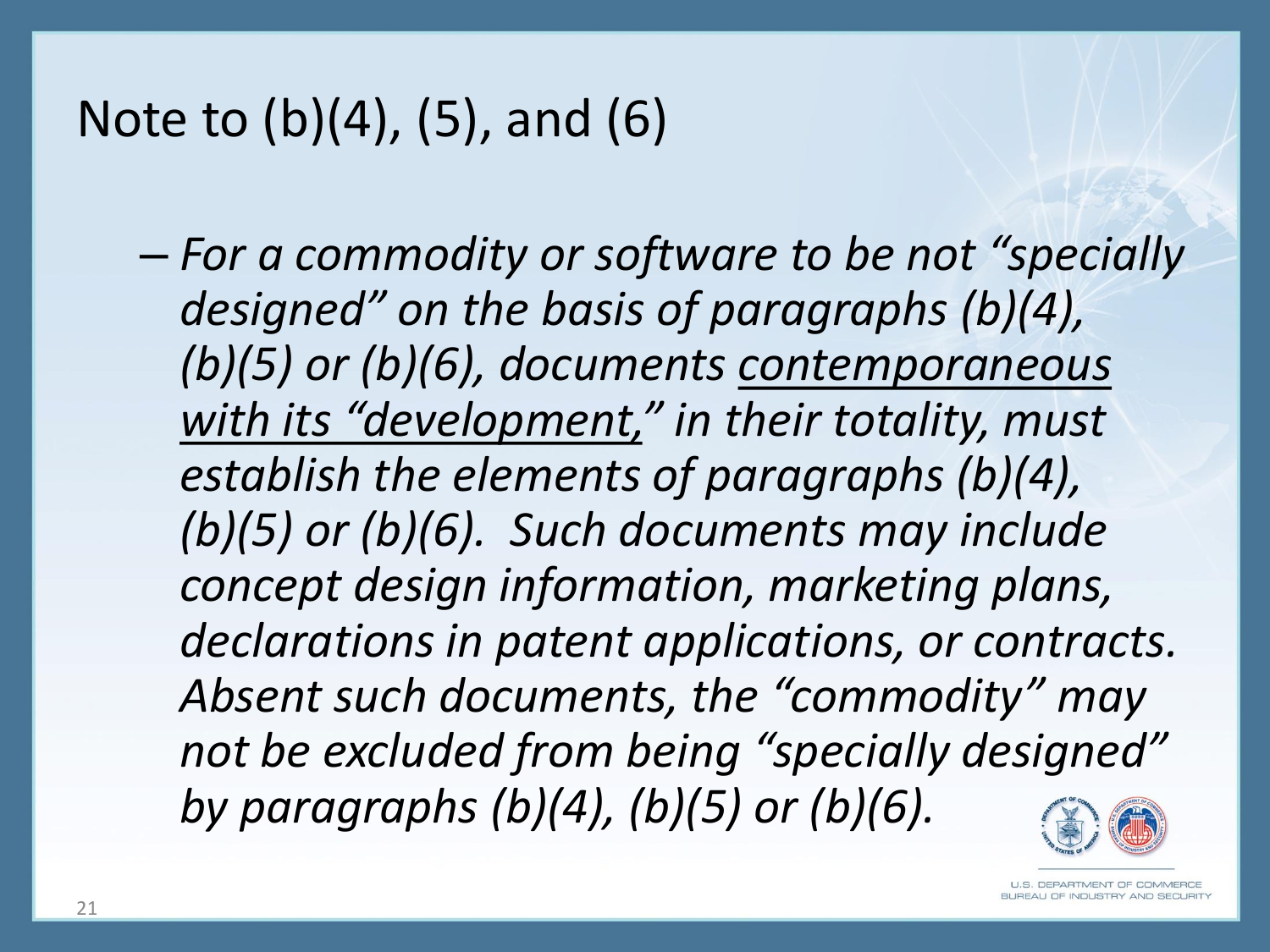# Specially Designed Decision Tool

- Posted on BIS website [www.bis.doc.gov](http://www.bis.doc.gov/)
- Click on "Exporter Portal" link.
- Then click on "Decision Tools" icon.

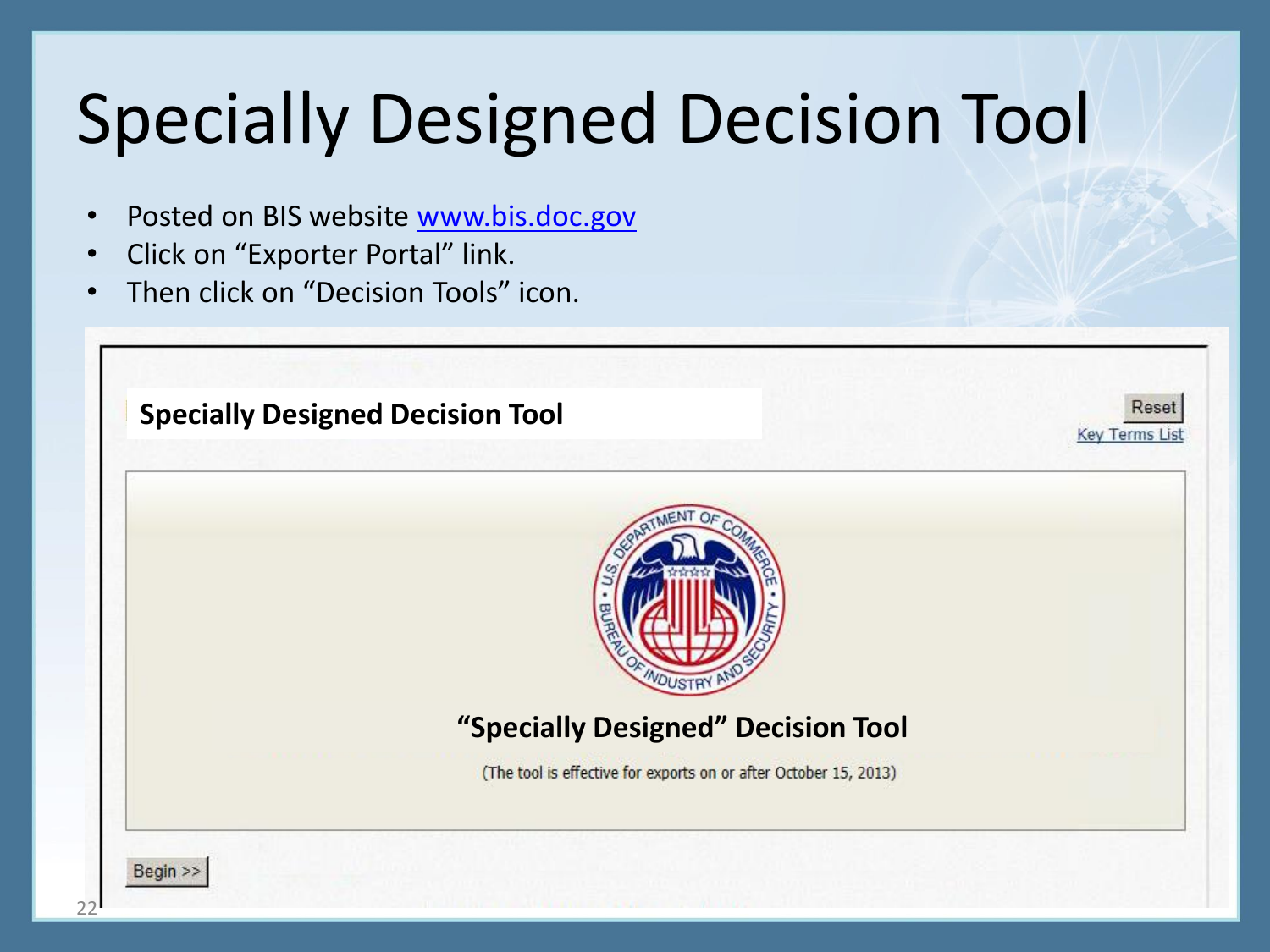#### **Specially Designed Decision Tool**

- BIS has posted a web-based decision tool to assist your understanding and application of "specially designed."
- New decision tool is FREE and also interconnects with the new *CCL Order of Review Decision Tool*.
- Also a good resource to use to train other people in your organization on "specially designed."

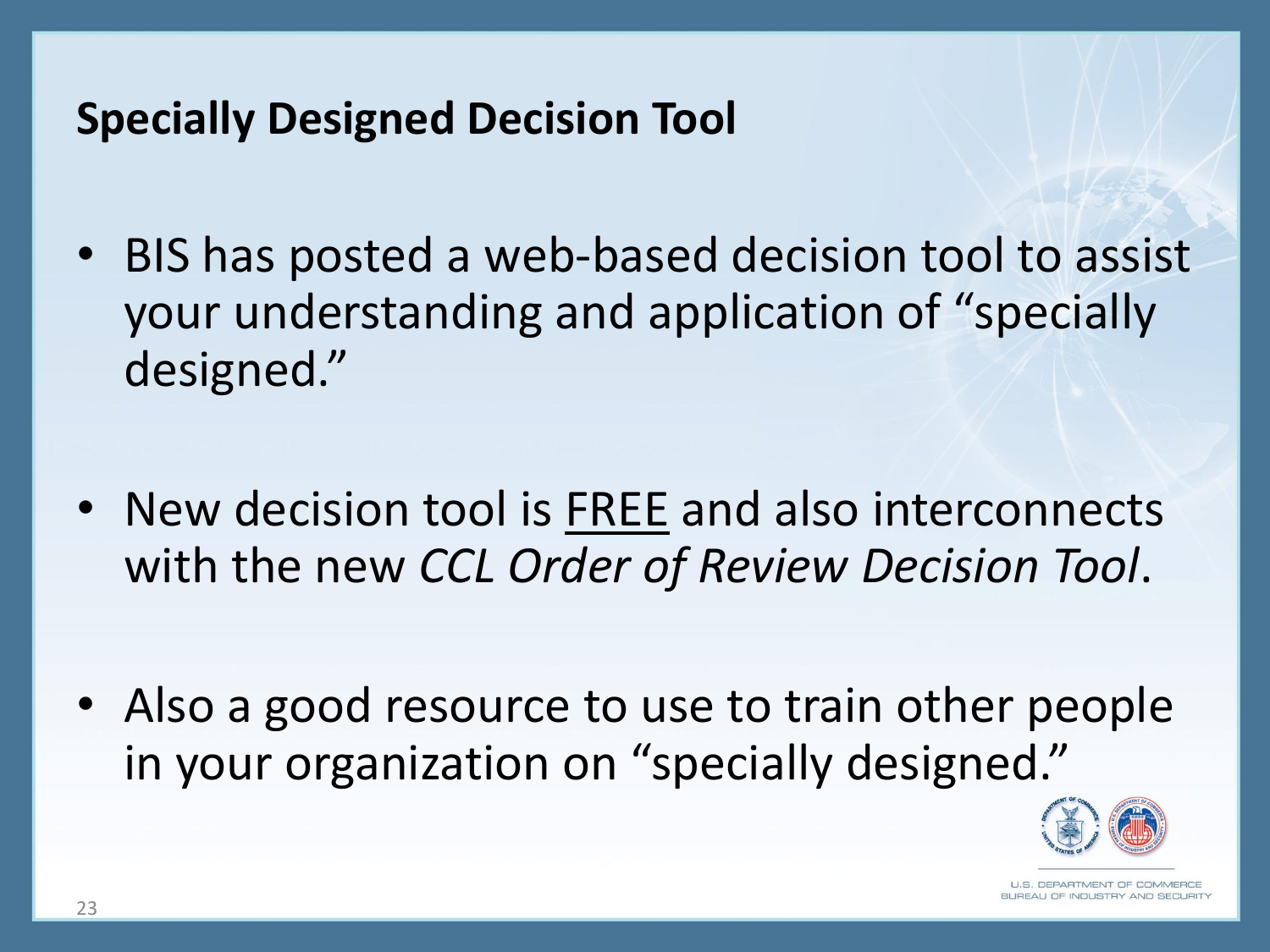# Specially Designed Decision Tool

- New "Specially Designed" Decision Tool will assist you in determining if an item is "specially designed" under the EAR.
- Tool will ask you a series of questions that are answered with "yes," "no" or "I don't know."
- Based on your responses, the tool guides you through the determination whether an item is "specially designed."

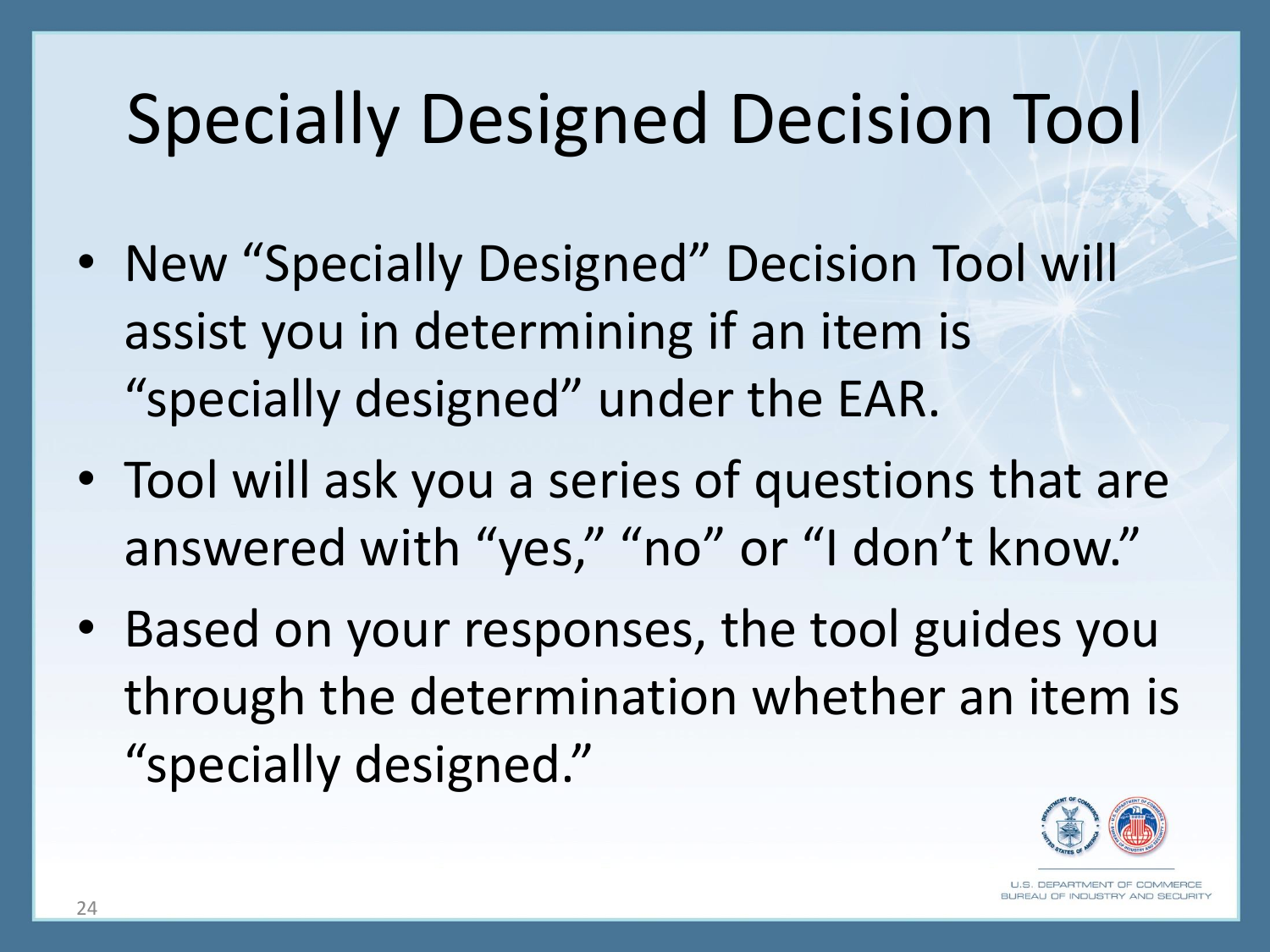# *Specially Designed Decision Tool* **Guides You to One of Three Results**

- The item is "specially designed" on the CCL;
- The item is not "specially designed" on the CCL; *or*
- Obtain guidance on next steps to take if you have difficulty in answering whether an item is 'caught' or 'released' under "specially designed."

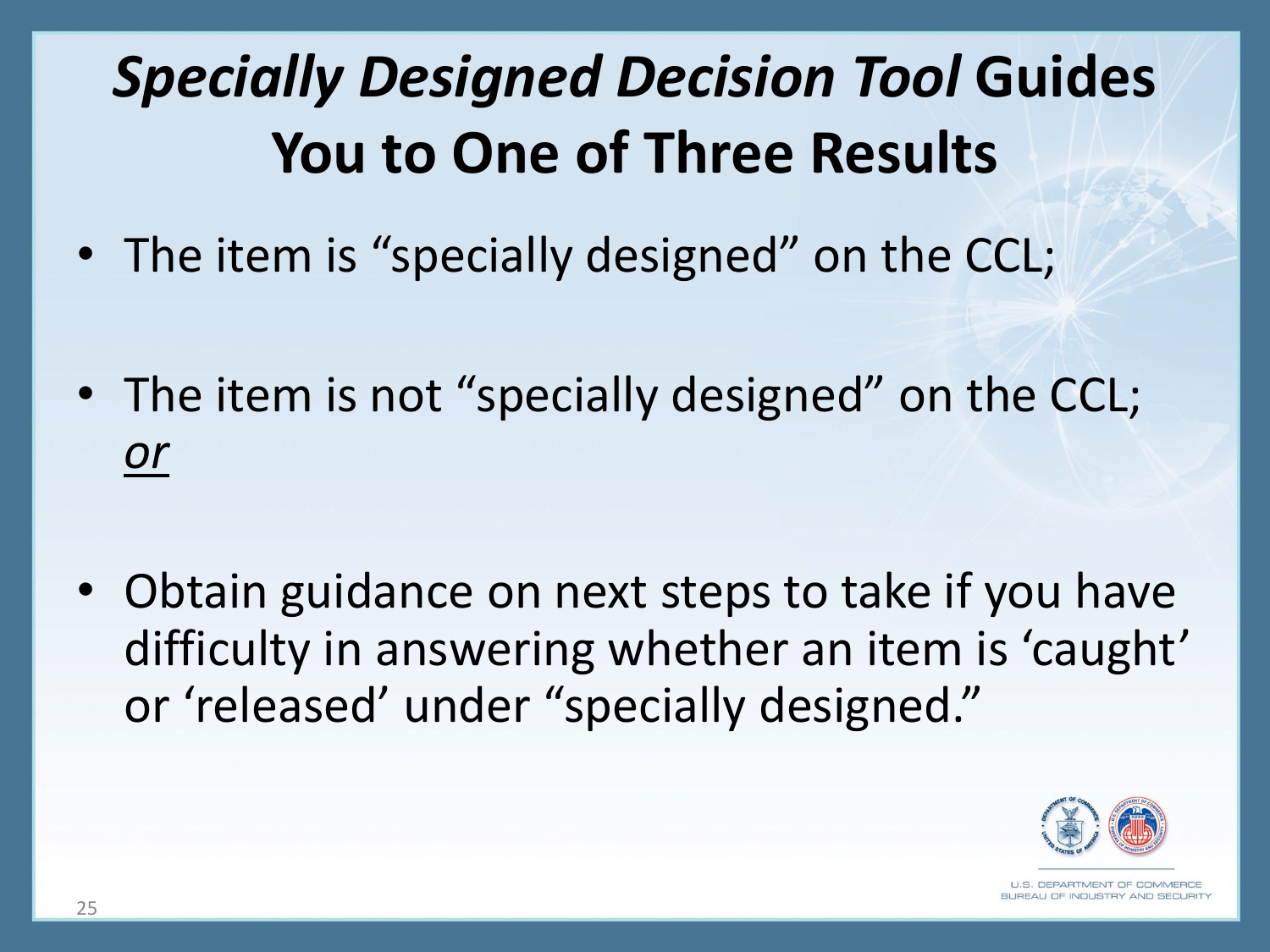## **Other Helpful Features of Specially Designed Decision Tool**

- Includes key terms and additional information
	- Can print out 'Key Terms List' to have a listing of all of the terms used in the *Specially Designed Decision Tool*.
- Includes an optional feature where you can insert the name of the item you are reviewing for "specially designed."

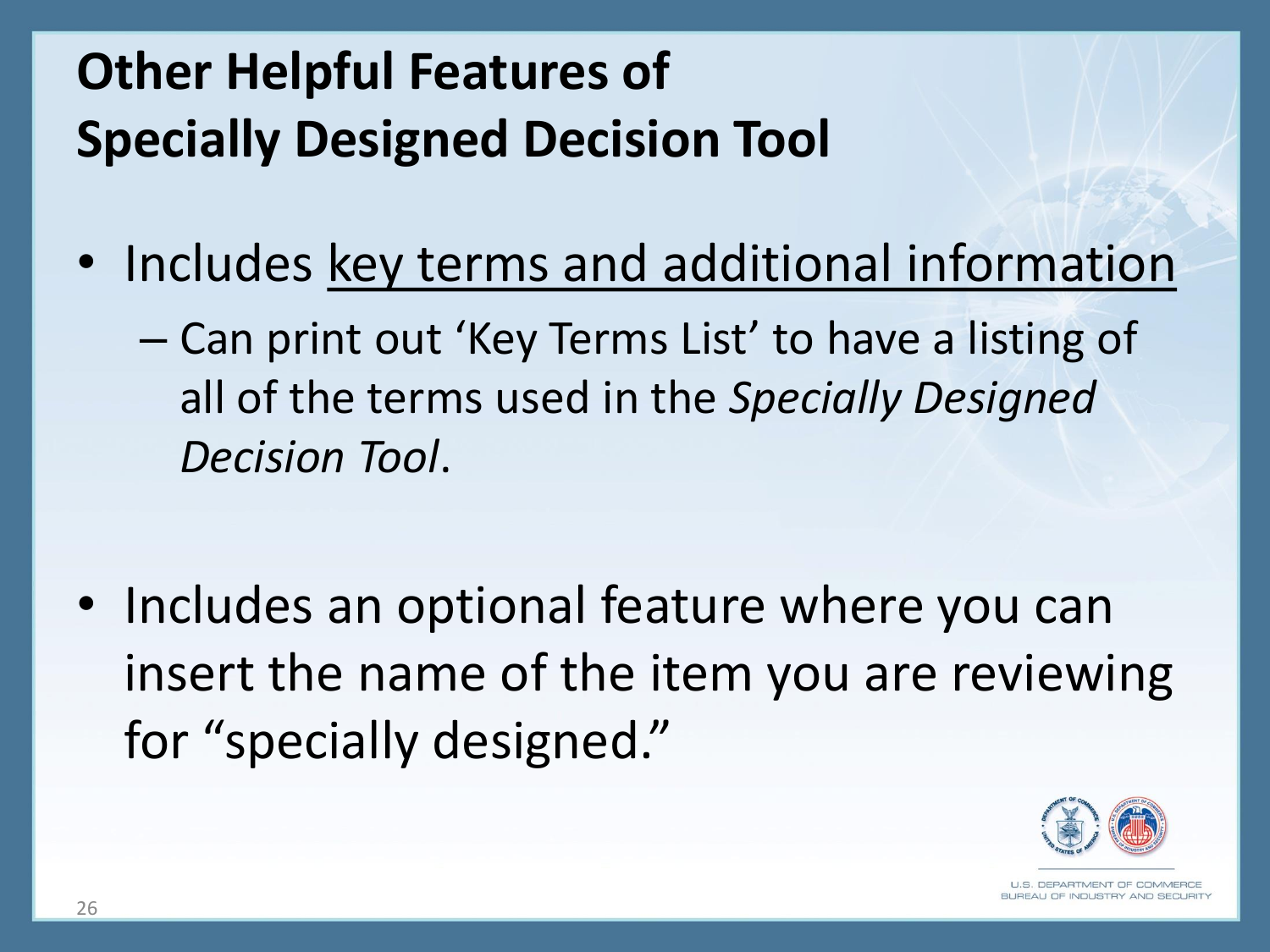#### **Specially Designed Decision Tool Includes Different Tracks for Analysis**

- Includes different tracks depending on item being classified and other factors, such as whether you know the development history.
- Main tracks are divided between tracks for:
	- Parts, components, accessories, attachments and software
	- Other items (e.g., end items and material).
		- These items use (a)(1) for the 'catch' and 'release.'
- If item is not subject to the EAR, you will simply exit the EAR.
- A review of ITAR's "specially designed" definition will be needed in certain cases in order to first determine whether an item is subject to the ITAR, *such as for military aircraft "components" under the revised USML Category VIII(h)(1).* 
	- However, most of former USML catch-all controls are being moved to CCL under "600 series."

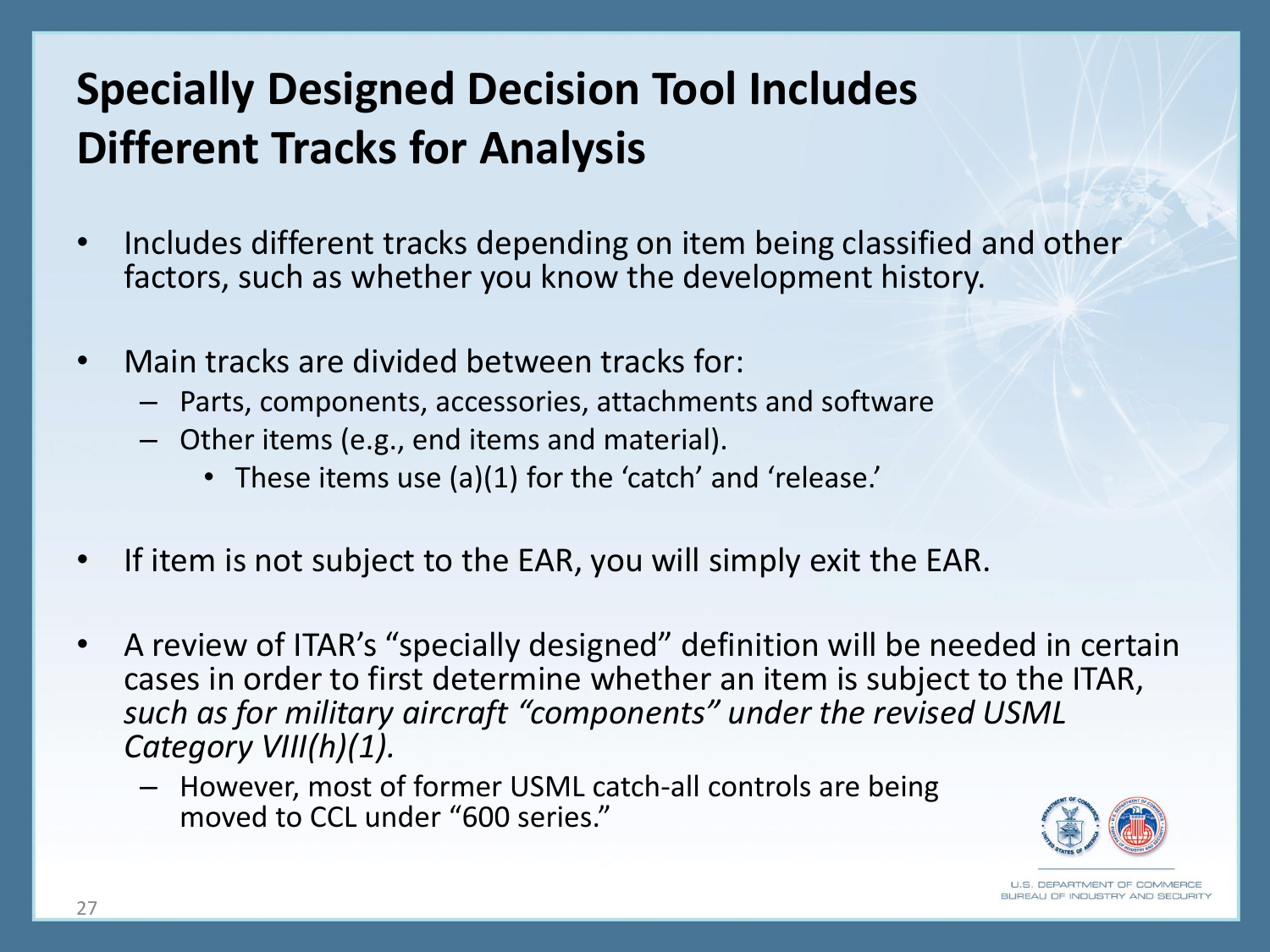# **Tracks for Parts, Components, Accessories, Attachments and Software**

- Review paragraph (a) first.
	- $-$  If not 'caught' by (a), no need to go to (b).
	- If 'caught' and controlled by (a), then go to (b).
- Review paragraph (b) first:
	- Didn't know whether 'caught' under (a), so reviewed paragraph (b) to determine if 'released.'
	- Decided to review (b) first because believed it wasn't special based on initial criteria provided in the *Specially Designed Decision Tool*.

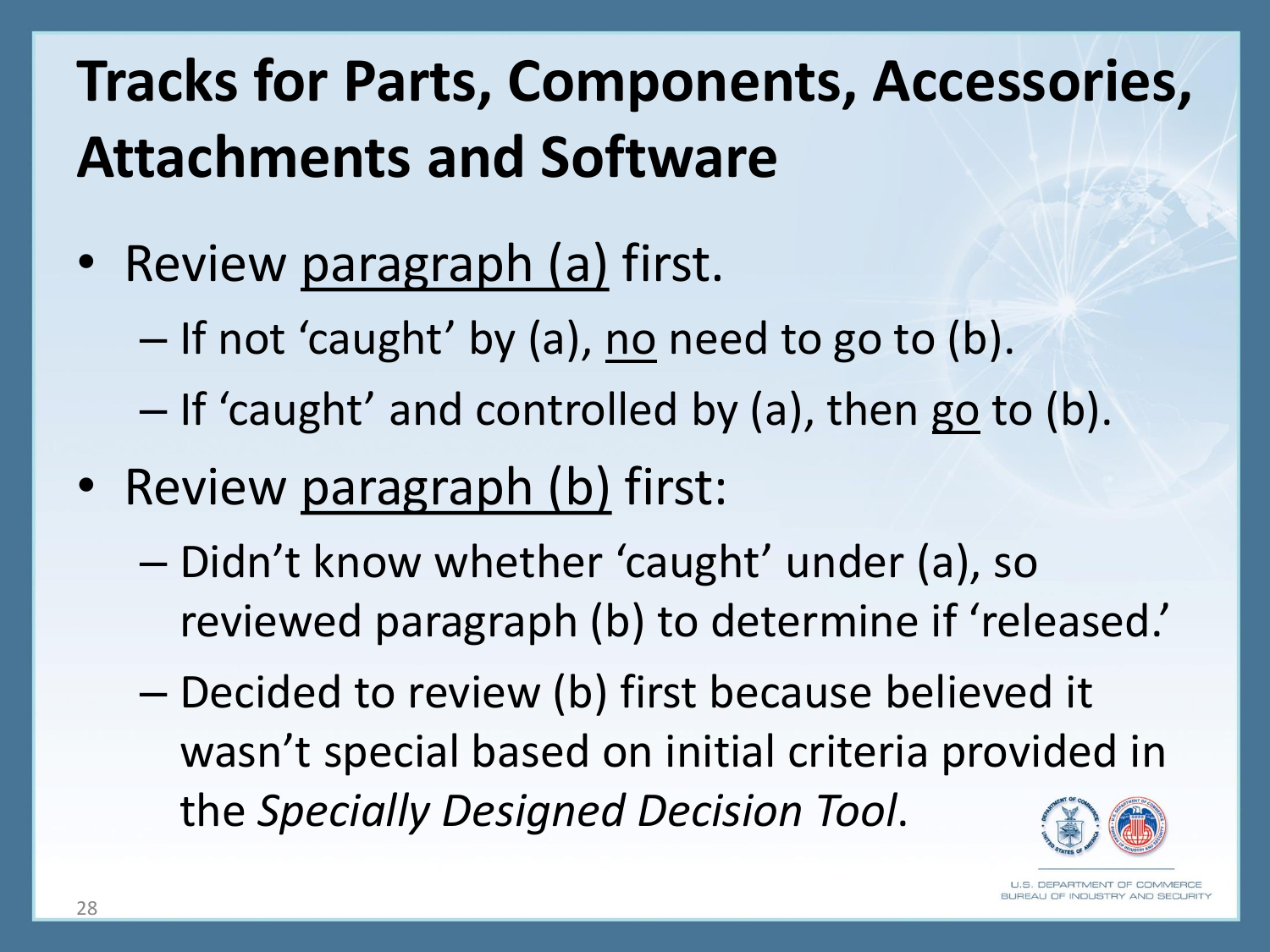**"Knowledge" of Development Means Additional Paragraph (b) 'releases' may be Available**

• "Knowledge" of development is required in order to rely on the development exclusions in (b)(4), (b)(5) *and* (b)(6).

• If you do not have "knowledge" of the development history, the *Specially Designed Decision Tool* will direct you away from reviewing these three 'releases.'